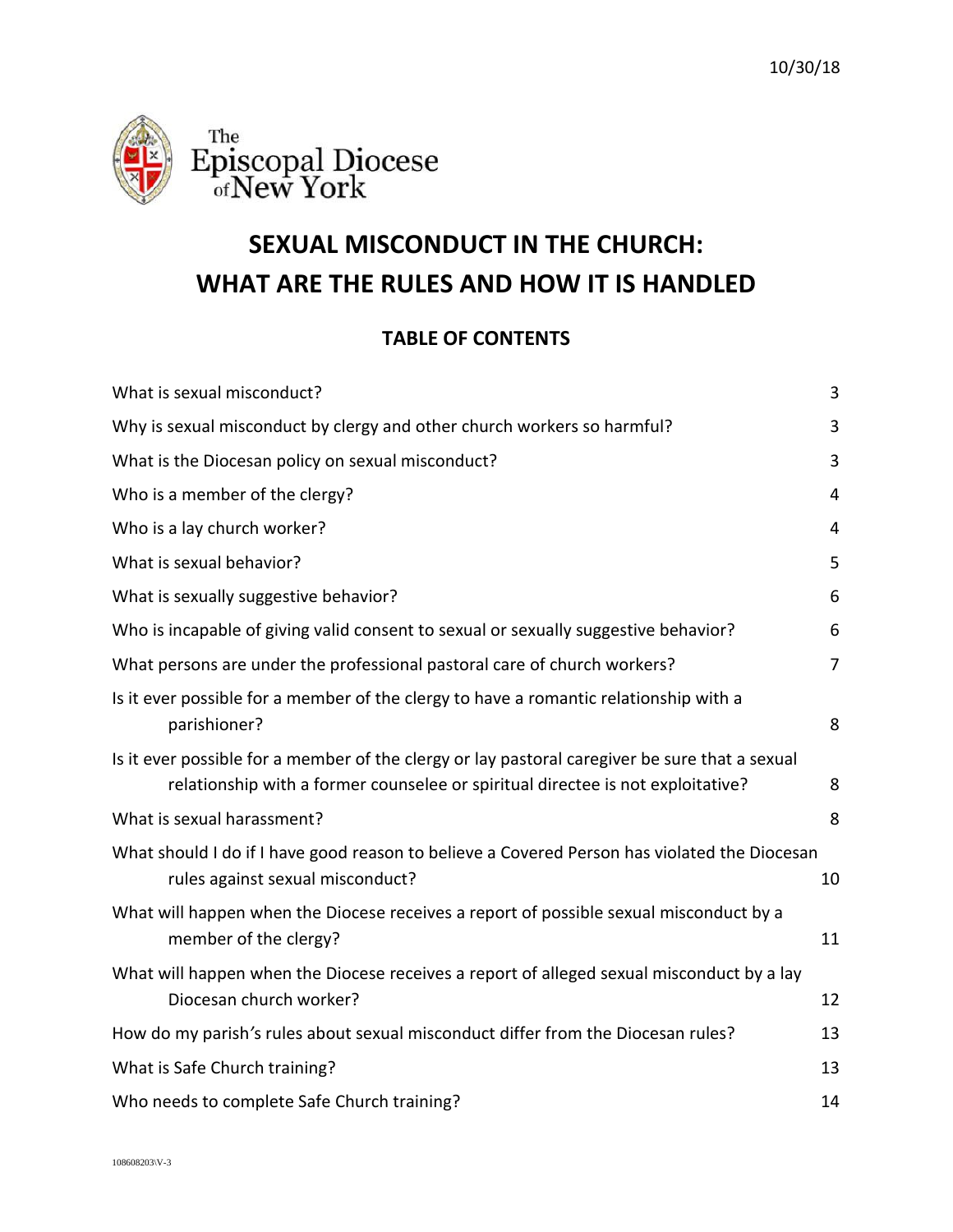| How often does Safe Church training need to be completed?                 | 15 |
|---------------------------------------------------------------------------|----|
| Appendices - Sample Policies [Model #1, Model #2, Model #3, and Model #4] | 17 |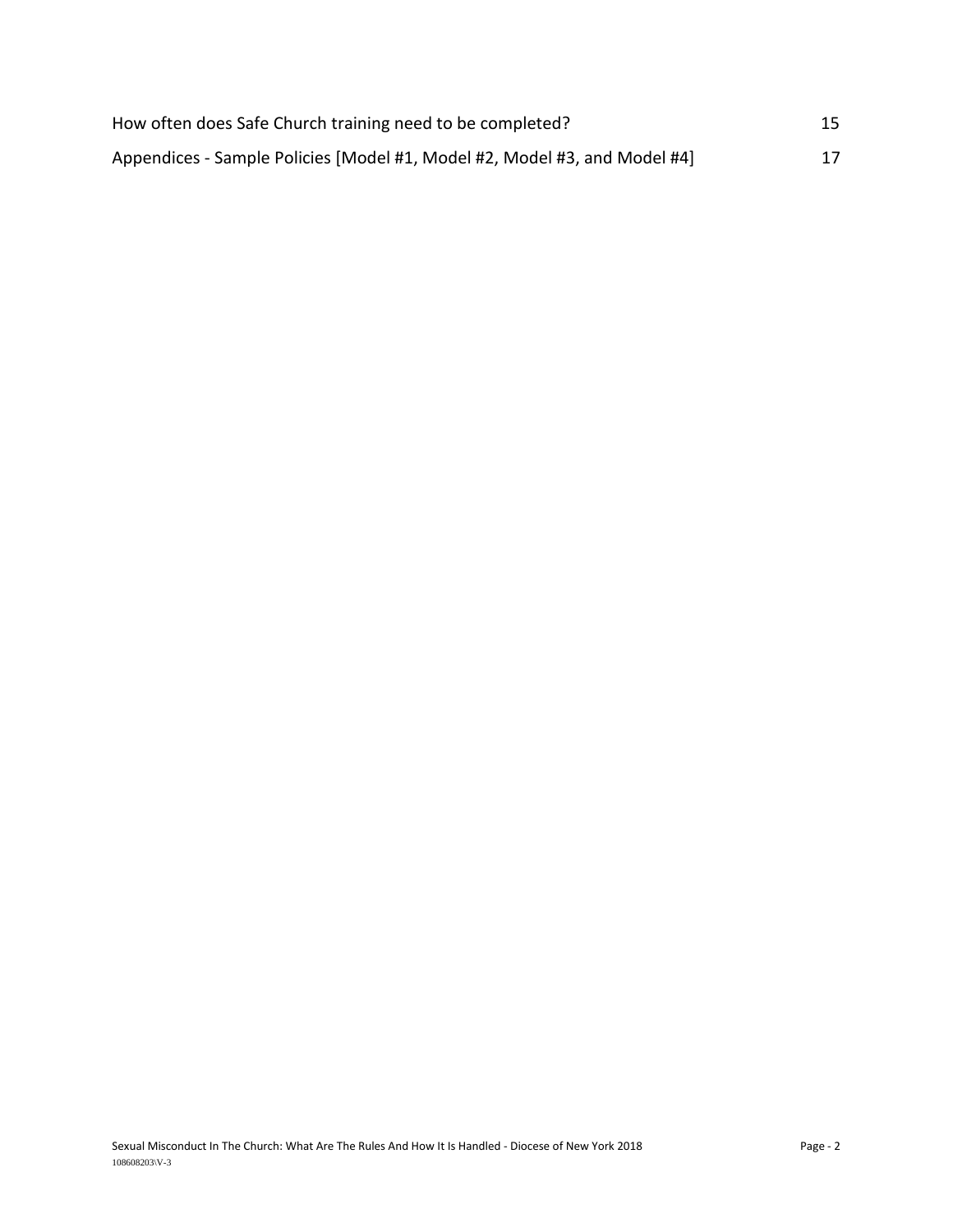## <span id="page-2-0"></span>What is sexual misconduct?

Sexual misconduct occurs whenever one person violates his or her position by using or manipulating another for his or her own sexual gratification or by committing abusive or coercive conduct related to the workplace based on sex, sexual orientation or gender identity.

#### <span id="page-2-1"></span>Why is sexual misconduct by clergy and other church workers so harmful?

The community has certain expectations of the church and those who work for it. They believe that the church is, and ought to be, a place where they and their families can be completely safe in moments of deepest faith and in times of vulnerability and stress. They also believe that people who have chosen to work for the church do so out of a particular commitment to God and to the Christian way of life, and they trust those persons to act in accordance with Christian principles. When church workers act inappropriately, they damage the church as an institution, give rise to scandal, and even alienate others from God.

For reasons of both professional ethics and Christian theology, sexual misconduct by members of the clergy is especially problematic. The cleric*'*s profession is teaching the Word of God and helping others come into right relationship with God. Clergy take a vow at ordination to pattern their lives after the teachings of Christ, so that they may be a wholesome example to the people of God. Clergy who abuse the power and authority of their office by becoming sexually involved with people who are vulnerable to abuse or who are in their professional care betray their vows and their calling, as well as their victims and the church.

It is thus critically important that the church condemn sexual misconduct by Covered Persons (as defined below) in the strongest terms and have clear rules that define what it is and how it will be punished.

#### <span id="page-2-2"></span>What is the Diocesan policy on sexual misconduct?

The Episcopal Diocese of New York forbids all members of the clergy, all Diocesan employees and their supervisors, all lay church workers, and all consultants and other independent contractors engaged by the Diocese or a parish (*"*Covered Persons*"*) from engaging in, or trying to engage in,

#### **sexual behavior**, or

#### **sexually suggestive behavior**

#### with a person

#### **who is incapable of giving fully informed consent to sexual behavior**, or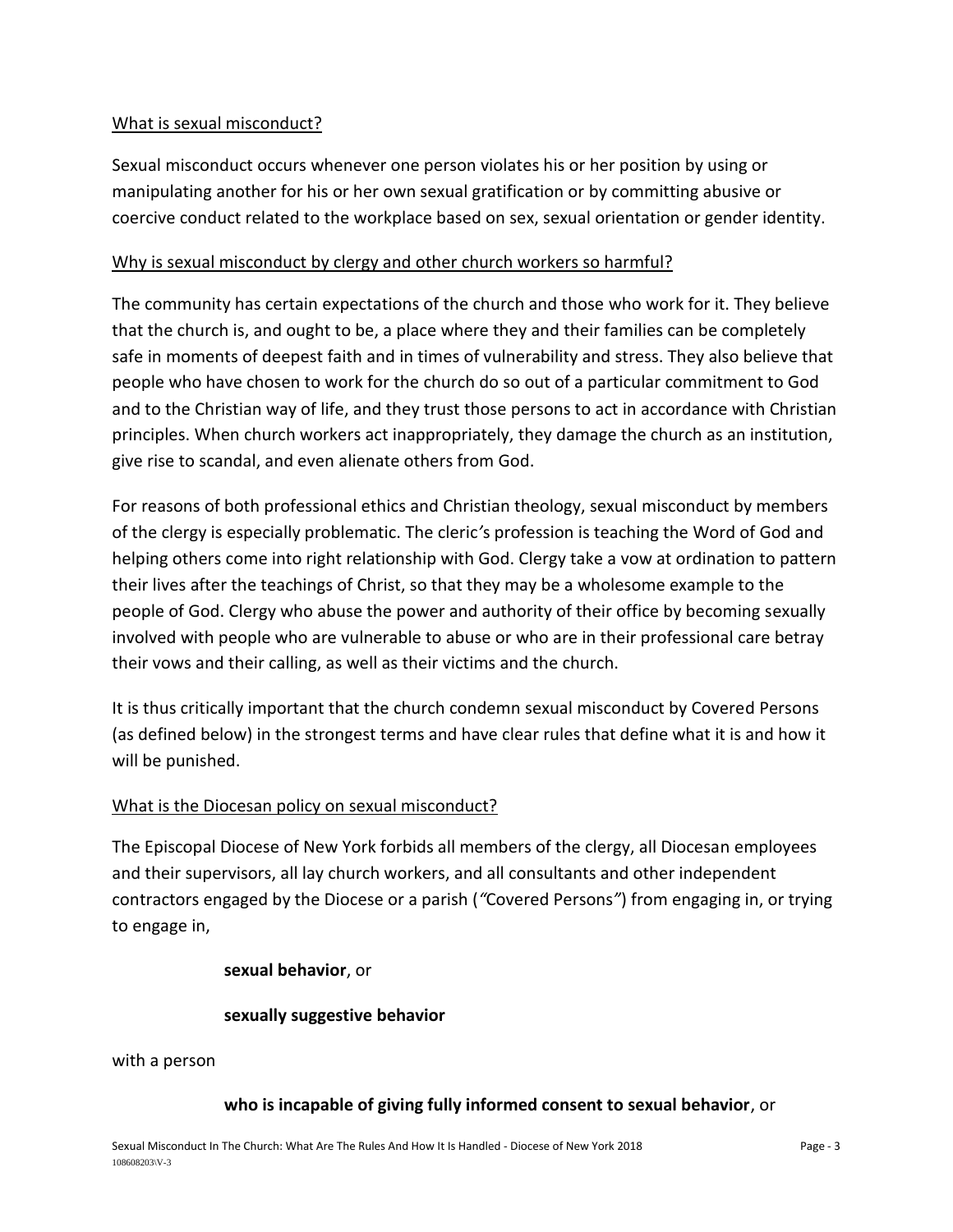# **who is under the professional care of the member of the clergy or lay church worker in any way**.

Any member of the clergy who violates this rule is subject to ecclesiastical discipline (discipline from the Bishop) in accordance with canon law. If the member of the clergy is employed by the Diocese or is deployed by the Bishop to a congregation, he or she may also be disciplined as an employee; such discipline does not affect the individual*'*s status as a member of the clergy and is purely an employment matter. Any lay church worker (whether employee or volunteer) who violates this rule can be disciplined by whoever supervises that lay worker in his/her church work.

#### <span id="page-3-0"></span>Who is a member of the clergy?

Members of the clergy are persons who have been ordained as ministers of The Episcopal Church - bishops, priests and deacons - and who are subject to ecclesiastical authority of the Bishop of New York under canon law. Any ordained minister who is canonically resident in this Diocese (even though living and working elsewhere), or who is licensed to work in ministry here (even though canonically resident elsewhere) must abide by these rules. Postulants and candidates for holy orders also must abide by the rules applicable to clergy.

#### <span id="page-3-1"></span>Who is a lay church worker?

Lay church workers are non-ordained persons (including members of the professed religious orders) who are employed by or who volunteer to work for some institution affiliated with the Episcopal Diocese of New York, whether that institution is the Episcopal Diocese of New York, or a parish within the Diocese, or some other institution affiliated with the Diocese (for example, the Cathedral of St. John the Divine, the Seaman*'*s Church Institute, the Episcopal Mission Society, or the Instituto Pastoral Hispano). The term *"*lay church workers*"* includes (1) anyone who receives a salary for any sort of full- or part-time church work; (2) anyone who is engaged as a consultant or other independent contractor in connection with a churchsponsored program; or (3) anyone who volunteers his/her time to assist with church-sponsored programs. Examples of employees and volunteers who are covered by these rules are listed on the following charts:

#### **LAY CHURCH WORKERS - DIOCESE**

#### **EMPLOYEES VOLUNTEERS**

Chief Administrative Officer Chaperones

Diocesan Secretaries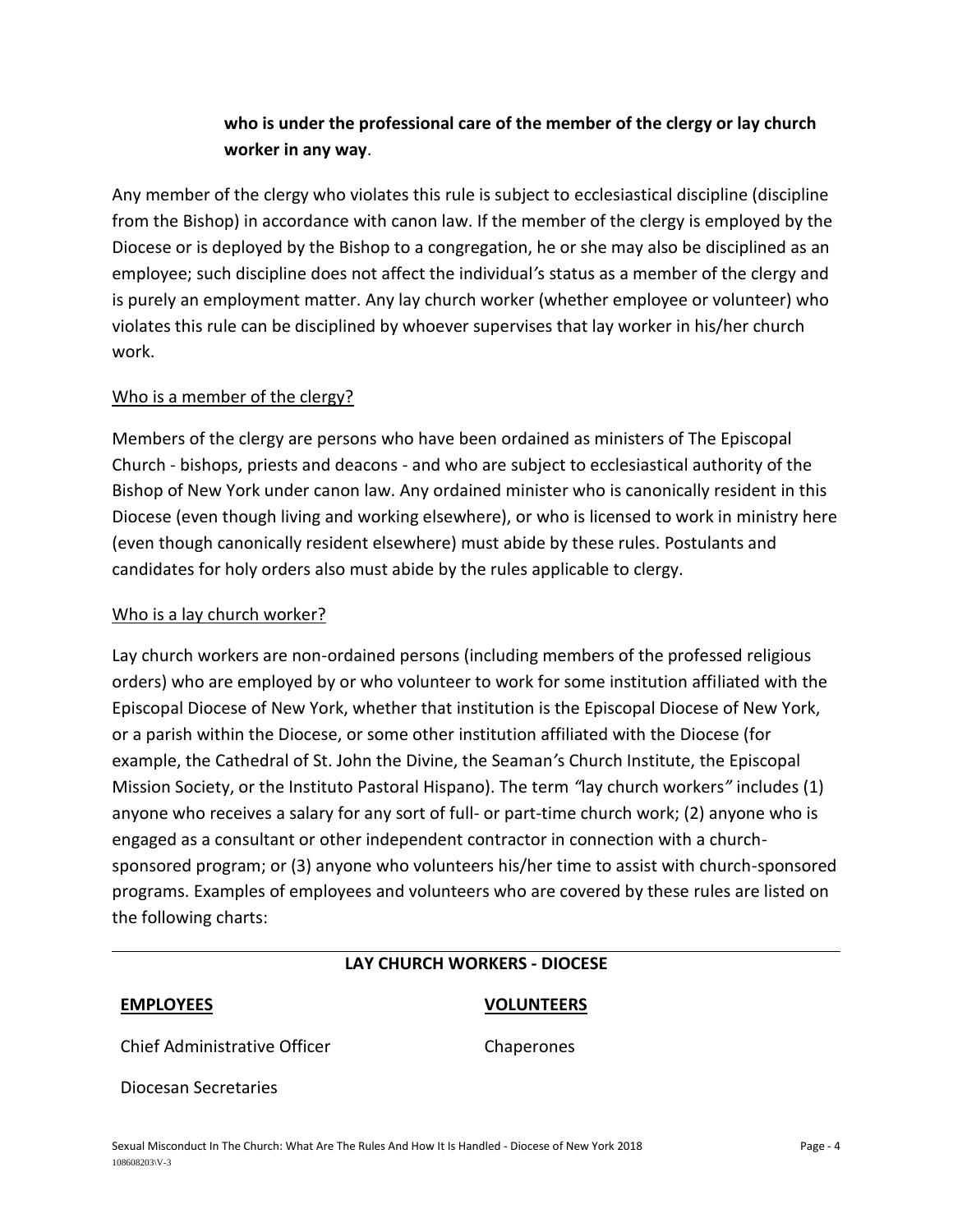Regional Administrative Members of Diocesan

Trustees, Counsel or Diocesan Committees

Administrative Assistants **IPC Representatives** 

#### **LAY CHURCH WORKERS - PARISH, CONGREGATION or OTHER INSTITUTION**

| <b>EMPLOYEES</b>                                                   | <b>VOLUNTEERS</b>                                |
|--------------------------------------------------------------------|--------------------------------------------------|
| <b>Choir Director</b>                                              | Lay Eucharistic Minister                         |
| Parish Secretary                                                   | Lay Eucharistic Visitor                          |
| Sexton                                                             | <b>Outreach Coordinator</b>                      |
| Paid Staff Counselor or<br>Lay Pastoral Caregiver                  | Member of a pastoral<br>calling and caring group |
| Paid Director of Youth<br><b>Ministries or Christian Education</b> | <b>Sunday School Teacher</b>                     |
| Faculty member or administrator<br>of a church-affiliated school   | <b>Homeless Shelter Monitor</b>                  |
|                                                                    | Soup Kitchen Worker                              |

The rules on sexual misconduct apply to all lay church workers, not just those who are engaged in giving pastoral care to others (i.e., counselors, lay pastoral callers, lay Eucharistic ministers, etc.). However, they apply only if the prohibited conduct is committed in the context of their work for the church.

#### <span id="page-4-0"></span>What is sexual behavior?

Sexual behavior is any kind of behavior that is designed to give sexual gratification to any of the parties involved. While it is not possible to list every form of sexual behavior, examples are not limited to the obvious (such as intercourse or oral sex), but include stimulating or suggestive kissing, touching or embracing, and photographing or depicting another person in a sexually suggestive manner. It does not matter whether the Covered Person does these things or allows someone else to perform such acts on him/her--if the other party is among those with whom sexual behavior by a cleric or a lay church worker is forbidden, the conduct cannot be tolerated.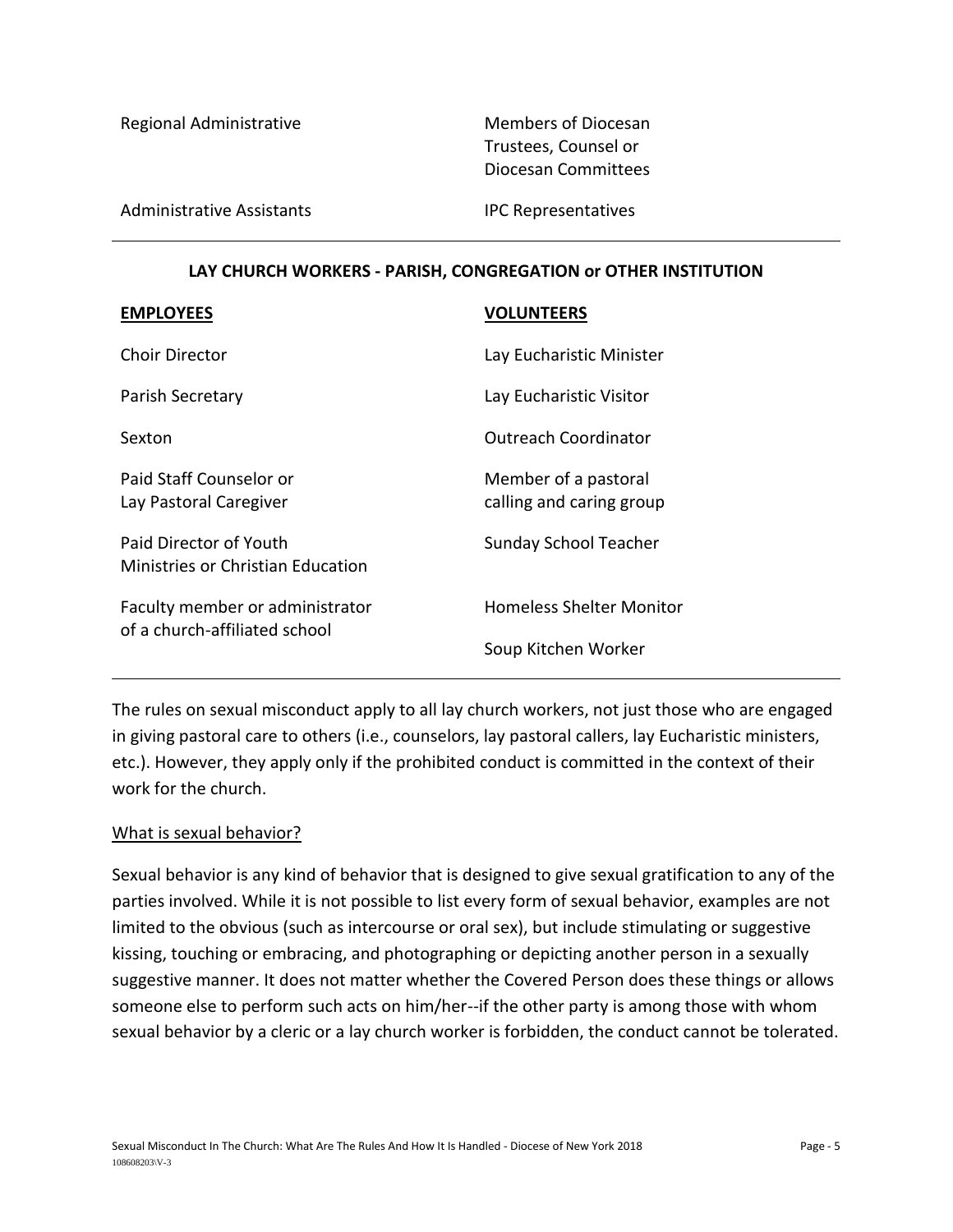## <span id="page-5-0"></span>What is sexually suggestive behavior?

Sexually suggestive behavior includes unwelcome bawdy or suggestive conversations or jokes, unwelcome and persistent flirtations and showing or sharing pornographic materials. This type of behavior has been found to be improper by some courts, especially where the behavior is repeated and continues after the individual has been asked to stop.

#### <span id="page-5-1"></span>Who is incapable of giving valid consent to sexual or sexually suggestive behavior?

Two classes of people are incapable of giving consent to sexual or sexually suggestive behavior:

- 1) Minors (under New York law, this means all persons under the age of 17), and
- 2) People who are mentally challenged, are physically unable to move, or have been drugged or are inebriated.

In every instance, a Covered Person who has a sexual relationship or engages in sexually suggestive behavior with a minor will be violating applicable Diocesan and/or parish or institutional rules; there are no exceptions. Furthermore, no Covered Person who has any history of child sexual abuse (civil or criminal), who has admitted prior sexual abuse, or who has been diagnosed as being a pedophile, exhibitionist or voyeur by a psychiatrist may have any interaction with children or youth under applicable insurance underwriting rules.

The Diocese will refer to the District Attorney any allegation of child sexual abuse, whether made during the child*'*s minority or later by an adult who claims to have been abused as a child. The Diocese would resume its own investigation following the conclusion of the criminal investigation and any criminal proceedings that might result.

In every instance where a Covered Person has a sexual relationship with a person who is mentally challenged or unable to move, or who is inebriated or under the influence of chemical substances (whether consumed voluntarily or administered by someone else), the sexual or sexually suggestive behavior will violate applicable rules unless the Covered Person can prove that he/she did not know that the other person was legally incapable of giving informed consent. Proving this will be difficult if not impossible in most cases.

A Covered Person who engages in sexual behavior with a legally incapacitated person (including a minor) may be liable to criminal charges and to a civil suit for damages, as well as to ecclesiastical and/or employment discipline. The Diocese or the parish or institution where that Covered Person works may also be sued.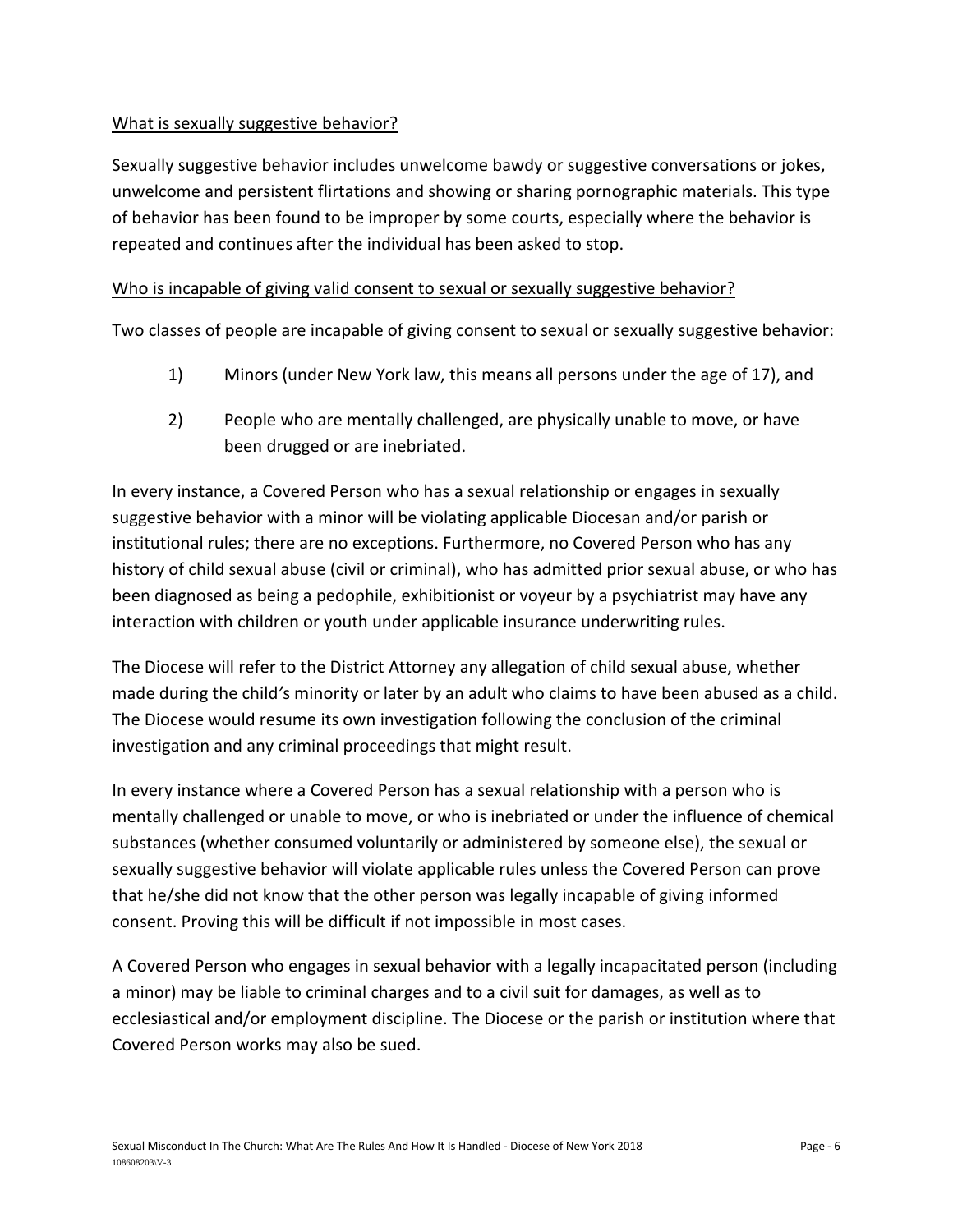# <span id="page-6-0"></span>What persons are under the professional pastoral care of church workers?

There are people who can give legal consent to sexual contact, but who are incapable of giving fully informed consent because they are extremely vulnerable to abuse. Such people are presumptively incapable of consenting to sexual or sexually suggestive behavior with a member of the clergy or with lay church workers who are involved in their pastoral care. While sexual behavior with such persons is not a crime, it may expose the cleric or lay pastoral caregiver, as well as the institution for which he/she works, to a civil suit for damages. It is up to the cleric or lay pastoral caregiver to know about the vulnerability of individuals who are in their charge and to set appropriate boundaries.

The following people are deemed to be under the professional pastoral care of church workers, and are therefore *"*off limits*"* to those clergy and lay church workers who are involved in their pastoral care (*"*lay pastoral caregivers*"*).

- 1. Persons who are currently being counseled or given spiritual direction by the cleric or lay church worker, and also members of their families.
- 2. Former counselees or directees and members of their families, if a sexual relationship between the cleric or pastoral caregiver and the former counselee or family member would compromise the integrity of the original counseling relationship or would constitute the use of the original counseling relationship for the cleric*'*s or lay church worker*'*s personal gratification.
- 3. Students who are being taught by the member of the clergy or lay church worker or who attend schools where the member of the clergy or lay church worker is an administrator (this rule applies to lay faculty and administrators at churchsponsored schools only).

NOTE this rule also applies to all church-sponsored programs.

4. For clergy, parishioners at any parish, mission or congregation served by the member of the clergy, or patients, residents or students at institutions where the cleric is a chaplain.

While these *"*professional ethics*"* violations do not have criminal implications unless the other person is a minor or is legally incapable of consent, sexually exploitative professional behavior will not be tolerated in our church settings and can result in a civil suit against the offending member of the clergy or lay church worker and the parish or institution for which they work.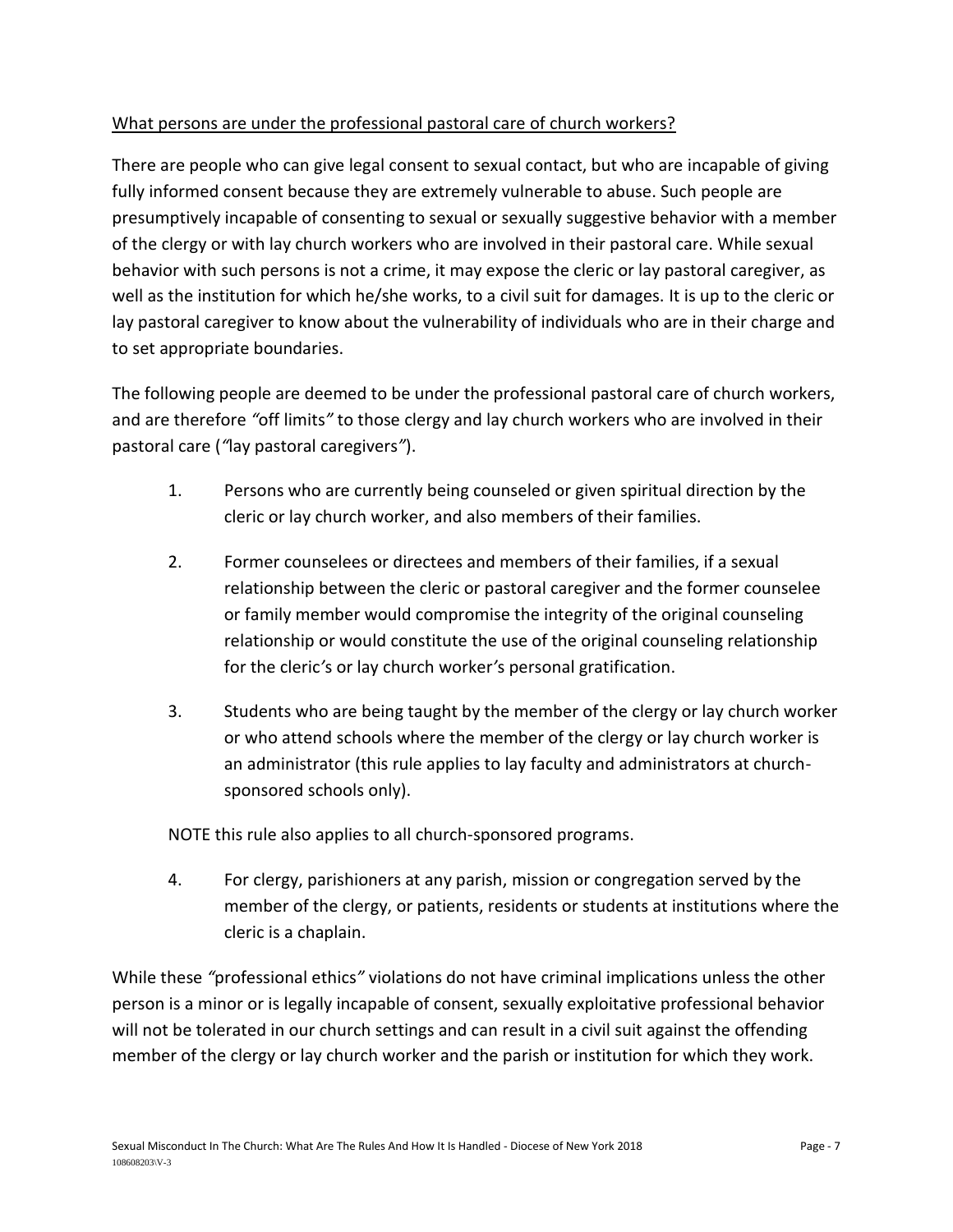# <span id="page-7-0"></span>Is it ever possible for a member of the clergy to have a romantic relationship with a parishioner?

Because of the special position occupied by clergy in the congregation, romances with parishioners are very dangerous for both clergy and congregants, and they are strongly discouraged by the Diocese. For the protection of both cleric and parishioner, such relationships are permitted only when the member of the clergy discloses the relationship at its inception to a representative of the Diocese and to a warden or member of the vestry of his/her parish. If a relationship is not properly disclosed, the Diocese will presume that it is improper. Even if the relationship is disclosed, however, such a romance may be unwise; if the relationship sours, the clergy partner could be vulnerable to charges of misconduct by the other person.

# <span id="page-7-1"></span>Is it ever possible for a member of the clergy or lay pastoral caregiver be sure that a sexual relationship with a former counselee or spiritual directee is not exploitative?

Because of the inequality inherent in any counseling relationship and the trusting and vulnerable position in which a counselee or spiritual directee stands vis-a-vis the counselor or director, a relationship between a clergy or lay pastoral caregiver and a former counselee or directee will rarely, if ever, be mutual and equal in a way that would make a sexual relationship between them appropriate. A member of the clergy or lay pastoral caregiver who is accused of exploiting a relationship with a former counselee or member of the former counselee*'*s family will probably find it difficult to convince the appropriate institution (whether the Diocese or a parish) that the relationship was not exploitative. At a minimum, the counseling relationship must have been over for a substantial period of time, and both parties should have undergone separate counseling prior to embarking on such a relationship. Even these steps will not guarantee that the relationship will pass muster. Relationships with current counselees or directees or members of their families are never permissible.

# <span id="page-7-2"></span>What is sexual harassment?

Sexual harassment is a form of sexual misconduct committed against one*'*s co-workers (including volunteers) or subordinates at work. It occurs when a person is required (either explicitly or by implication) to submit to offensive sexually-oriented conduct as a condition of (a) getting a job, a raise or bonus, a promotion or a good assignment, or (b) avoiding demotion, undesirable assignments, or termination. The term *"*sexual harassment*"* also includes sexuallyoriented conduct that unreasonably interferes with an individual*'*s work performance or creates a hostile or offensive working environment.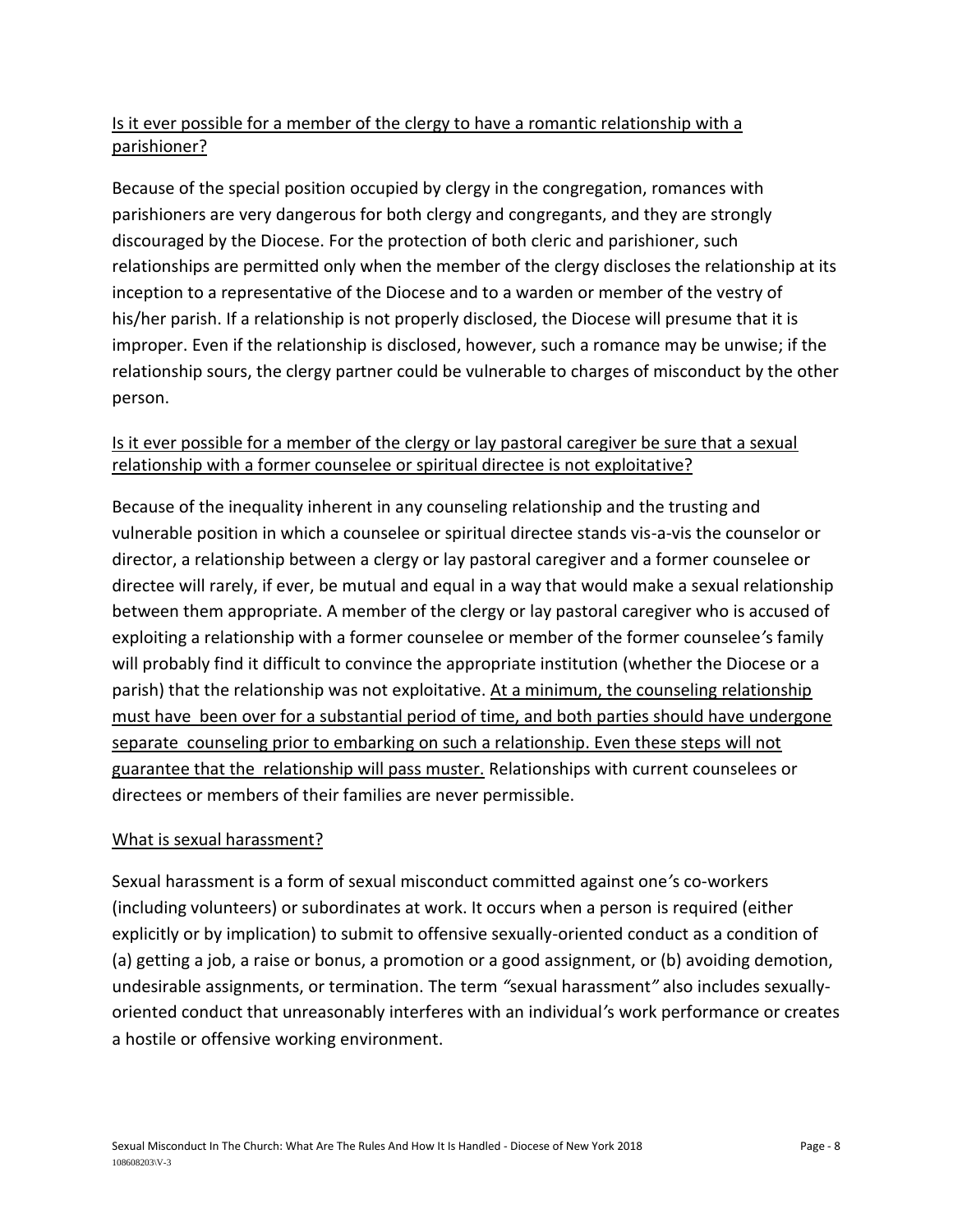Sexual and other unlawful harassment (including but not limited to bullying and cyber-bullying) is a violation of federal law, as well as many state and local laws. Additionally, harassment based on any other characteristic protected by law - such as race, color, ancestry, national origin, gender, sex, sexual orientation, gender identity, marital status, religion, age, disability, veteran status, or other characteristic protected by state or federal law - is prohibited.

The Diocese has *"*zero tolerance*"* for workplace discrimination and harassment and all supervisors are expected to be committed to ensuring a professional work environment free from discrimination and harassment.

*"*Harassment*"* is abuse or coercive conduct related to the workplace, and may involve both supervisor-subordinate relationships and co-working relationships. This includes actions which create a *"*hostile workplace*"* for the person who is being harassed. A hostile workplace is created where sever or repeated conduct on the part of an aggressor makes it difficult or unsafe for the victim to be at work.

Offensive sexually-oriented conduct is behavior that has some sexual content, that is unwelcome, and that would be personally offensive to a reasonable person. Some examples of such conduct include:

- recurring verbal remarks of a sexual nature, including those made as a part of any purported humorous conduct (such as off-color jokes, epithets, innuendos, comments, slurs or inappropriate questions, or about appearance or physical characteristics, marital status, gender characteristics, gender or sexual orientation or sexual preference), whether directed to a specific person or made generally;
- persistent sexual flirtations, propositions or requests for sexual favors or romantic relationships;
- unwanted physical touching of any kind; open displays or unsolicited showings of nude or sexually explicit photographs;
- unwelcome requests for social engagements;

# **OR**

• non-sexual forms of harassment that are directed only toward members of one sex (for example, always being rude or belittling to women but never to men).

Such conduct need not take place on workplace premises to constitute sexual harassment.

Sexual harassment is a gender-based form of harassment which includes unwelcome sexual advances, requests for sexual favors, or any other visual, verbal, or physical conduct of a sexual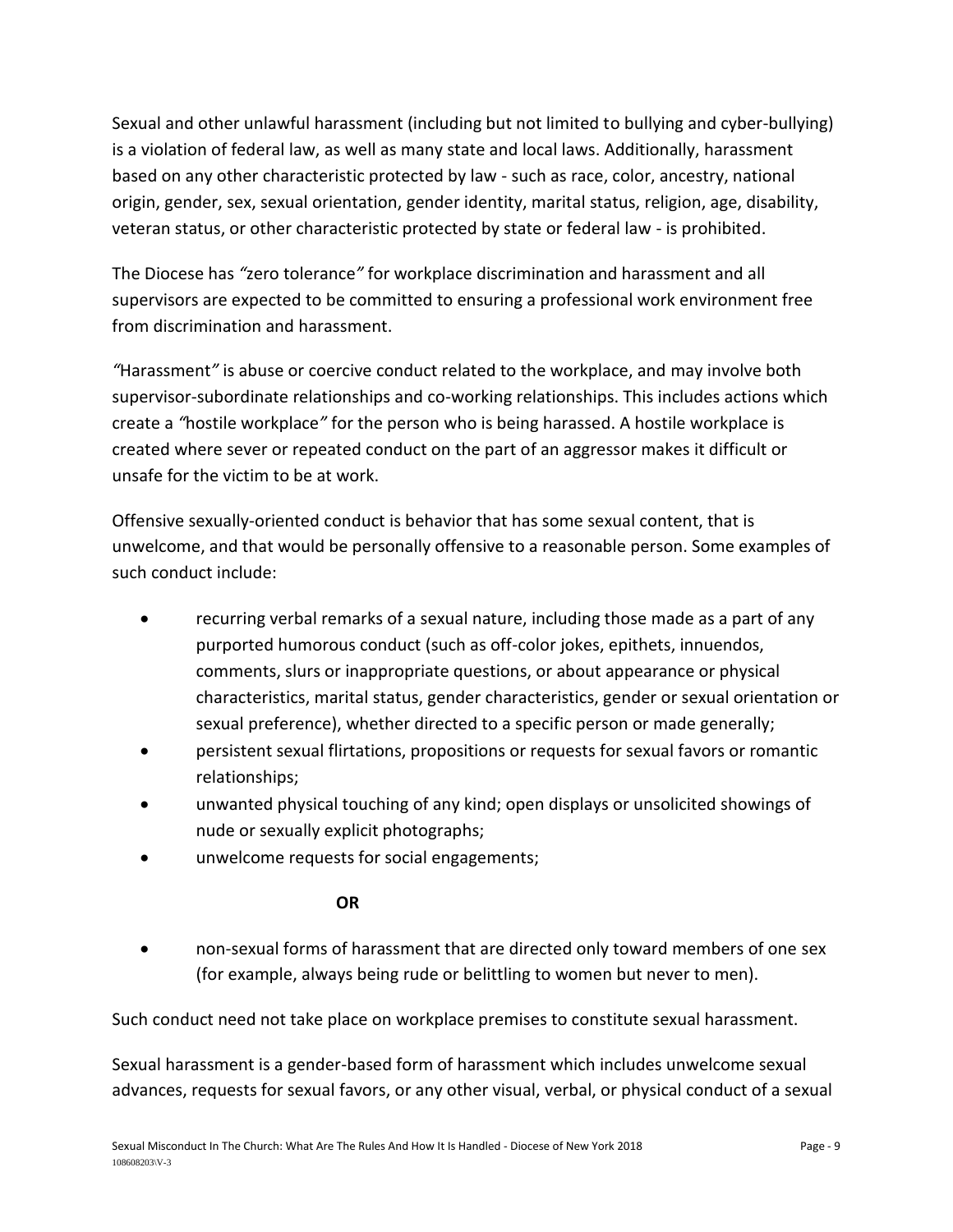nature when (1) submission to the conduct is made either an explicit or implicit condition of employment, (2) submission to or rejection of the conduct is used as the basis for an employment decision, or (3) conduct occurs that is unwelcome, interferes with an employee*'*s work performance and/or creates an intimidating, hostile, or offensive work environment.

Offensive sexually-oriented conduct can be directed to either men or women, and may be heterosexual or homosexual. A supervisor or high-ranking employee may be guilty of sexually harassing a subordinate, but so can an individual*'*s co-workers or volunteers if, by their behavior, they create an environment in which the employee or volunteer is uncomfortable and has difficulty functioning.

Fear of unfounded sexual harassment charges is very great today, but it may be lessened by educating people about what harassment is. Conduct becomes sexual harassment if a reasonable person in the alleged victim*'*s position would find it intimidating. Therefore, one or two inappropriate comments or unwanted requests for a date are generally not enough to create a hostile work environment. But continuing such conduct after being told to stop is out of bounds. So is any unwanted physical touching, or any suggestion that a favorable job action depends on the receipt of sexual favors.

Remember, sexual harassment is not about sex; it is about the abuse of power.

The prohibition against harassment covers all Covered Persons.

# <span id="page-9-0"></span>What should I do if I have good reason to believe a Covered Person has violated the Diocesan rules against sexual misconduct?

If the person is a member of the clergy or is a lay employee or volunteer for the Diocese, report your belief to the Diocesan Intake Officer, the Rev. Nora Smith by email at nsmith@Dioceseny.org or by telephone at 917-319-3959. Be prepared with specific concerns so that your report is as detailed as possible.

If the person is a lay church worker or other non-clerical Covered Person in your parish or some other institution, then follow the procedures adopted by that institution for dealing with allegations of sexual misconduct. If you don*'*t know what those procedures are, ask a member of the clergy or someone you trust (a vestry person, another employee) at that institution. Or call the Bishop*'*s Office and ask to speak to someone who can help you deal with an instance of possible sexual misconduct. A Diocesan representative will help you find the right person to call.

No reprisal, retaliation, or other adverse action will be taken, or permitted, against any church employee (clerical or lay) for making a good faith complaint or report of discrimination or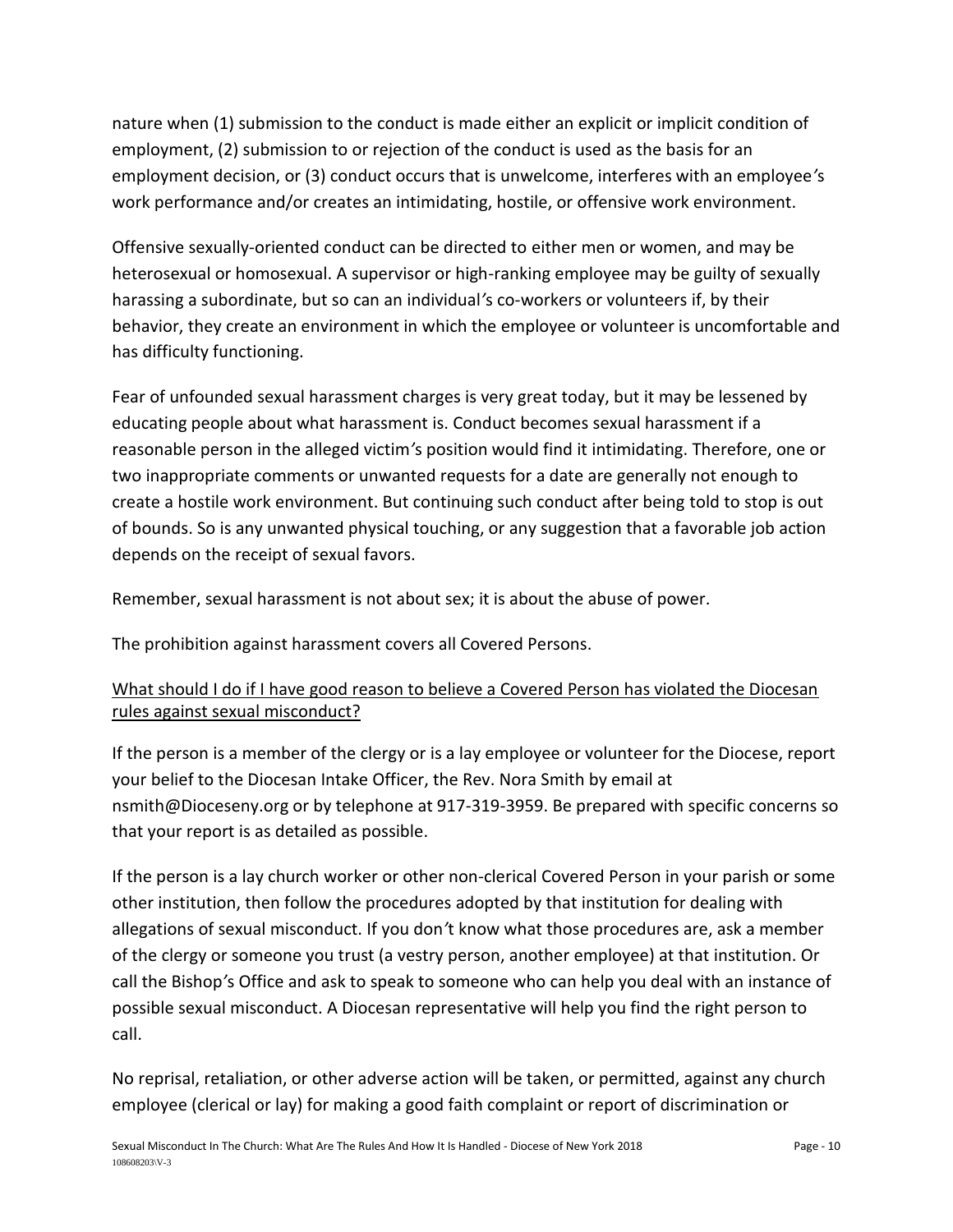harassment or for assisting in the investigation of any such complaint or report. Any suspected retaliation or intimidation should be reported immediately to one of the persons described above.

# <span id="page-10-0"></span>What will happen when the Diocese receives a report of possible sexual misconduct by a member of the clergy?

The Diocese has devised procedures for handling reports of sexual misconduct by members of the clergy. The procedures were designed to provide:

- justice for both the alleged victim and the accused member of the clergy in accordance with canon law;
- openness with the alleged victim and the accused member of the clergy in accordance with canon law;
- punishment for offenders that is proportional to the offenses committed;
- protection for a member of the clergy who may be falsely accused of sexual misconduct;
- appropriate pastoral assistance to victims, offenders, and their loved ones when sexual misconduct occurs;
- compliance with all current Diocesan and The Episcopal Church canon law.
- 1. If the Bishop receives a report of possible sexual misconduct, he/she will attempt to resolve the matter informally if the complainant wishes.
- 2. If the Bishop has sufficient reason to believe that an offense has been committed and no informal resolution is possible, he/she will treat such offense as a possible breach of the Standards of Conduct set forth in Canon IV.4 of the Canons of The Episcopal Church and will follow the procedures set forth in Title IV thereof.

3. If the member of the clergy is found not guilty of the charges, the Diocese will do everything possible to help the accused restore his/her reputation.

4. At all times, the Diocese will cooperate with any civil authorities who are investigating allegations of abuse and will respond truthfully to request for information about charges of abuse. The Diocese may choose to postpone formal ecclesiastical disciplinary proceedings if criminal charges are brought against a member of the clergy, although pastoral assistance will still be available to anyone (including affected congregations) who needs it. In cases where the alleged victim is still a minor at the time the report is made, the Diocese will notify the appropriate civil authorities and defer the Diocesan investigation.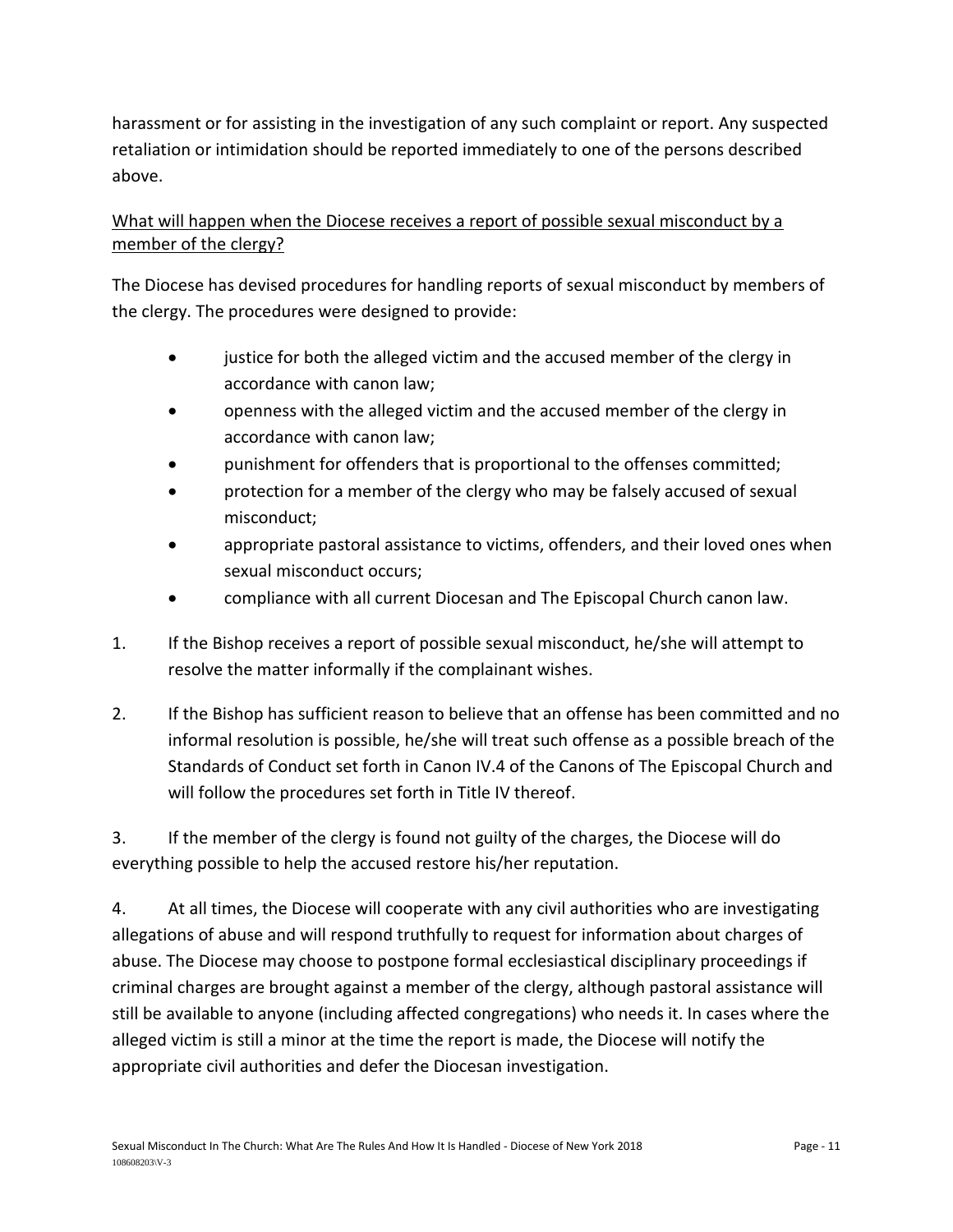# <span id="page-11-0"></span>What will happen when the Diocese receives a report of alleged sexual misconduct by a lay Diocesan church worker or by another non-clerical Covered Person?

The procedures for dealing with allegations of sexual misconduct by a lay church worker differ from those for dealing with clergy because canon law does not apply to lay church workers. That has two separate implications. First, if a lay employee or volunteer is accused of sexual misconduct, the accusation can be treated as an employment matter and the Diocese does not need to follow special canonical procedures. *[NOTE: This does not mean that the Bishop has to follow canonical procedures before administering employment discipline to a member of the clergy whom he/she employs. The Bishop can fire or suspend an errant employee from his/her job, even if that employee is a priest or deacon. However, the Bishop cannot inhibit or suspend a priest or deacon from functioning as an ordained minister without following canon law.]* However, this also means that the Diocese can only deal with allegations made against lay employees and volunteers who work for the Diocese. The Diocese has no authority over lay persons who work or volunteer for parishes or other church-affiliated institutions or over any other non-clerical Covered Persons. That is why parishes and institutions need to have their own rules and procedures for dealing with allegations of sexual misconduct against their own lay church workers and other non-clerical Covered Persons.

If a lay Diocesan church worker is accused of sexual misconduct or harassment, the following steps will be taken.

- The Chief Administrative Officer of the Diocese will appoint an investigative team to look into the charges and report back in writing on their findings and proposals for disciplinary actions.
- The Chief Administrative Officer will decide whether the allegation is supported by the evidence. He/she is not bound by the conclusion and recommendations of the investigative team, and he/she may ask for additional information or conduct his/her own investigation prior to making a final determination.
- If the Chief Administrative Officer decides that the allegation is supported by the evidence, he/she will administer discipline that is proportional to the offense. If appropriate, or where required by the Church Insurance Company, satisfactory completion of counseling and/or training and restitution to the accused may be required before the accused can be re-employed or resume participation in Diocesan-sponsored activities.
- At any time during the investigation, the Chief Administrative Officer may place the accused on administrative leave or suspend the accused from participation in Diocesan-sponsored activities pending the conclusion of the matter. He/she may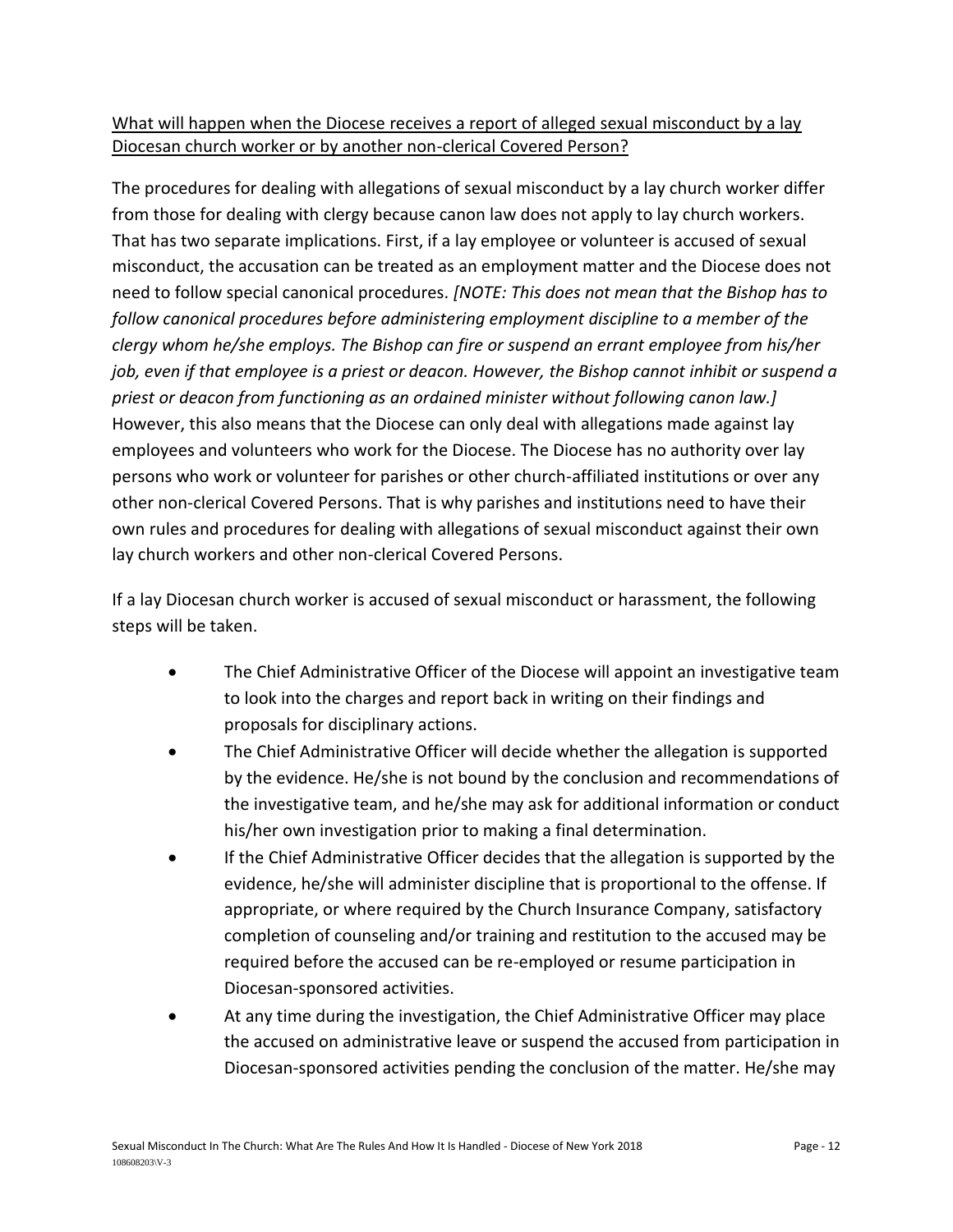also direct the accused to have no contact with the complainant while the matter is pending.

- The Chief Administrative Officer may also appoint a Complainant*'*s Liaison to perform the same functions as in cases of alleged clerical misconduct.
- The Diocese will follow the same rules for lay employees as for clergy concerning rehabilitation in cases where charges are not sustained, dealing with press inquiries, cooperating with authorities, and processing allegations of abuse made by minor children.
- Where a lay member of the Bishop*'*s Senior Staff is accused of sexual misconduct, the Bishop will perform the function of the Chief Administrative Officer.

# <span id="page-12-0"></span>How do my parish*'*s rules about sexual misconduct differ from the Diocesan rules?

Although the Diocese has provided a model policy for consideration and adoption by parishes and institutions affiliated with the Diocese, each parish and institution is ultimately responsible for adopting its own rules and procedures. If those rules are to comply with the Church Insurance Company*'*s underwriting regulations, they should not be materially different from the Diocesan rules. But check with your rector, vicar or priest-in-charge to be sure.

**Establishing a requirement to complete Safe Church training as a condition of volunteering or employment is the responsibility of each parish or organization**. It is highly recommended that a statement about attendance requirements be added to the written policies of each parish or organization, and then communicated to every volunteer or employee before they begin work or service.

*No policy can foresee every possible circumstance to which it may be applied. Whenever applicable, questions of civil, criminal, and/or ecclesiastical discipline and employment offenses should be addressed with the relevant authorities immediately.*

# <span id="page-12-1"></span>What is Safe Church training?

Safe Church training teaches participants to recognize the signs of sexual abuse and behavior of sexual perpetrators, how to respond to those behaviors when they observe them, and provides screening information to help stop abuse before it happens.

In-person Safe Church training is led by an experienced facilitator, is offered twice a year by the Diocese, and covers:

• The Diocese of New York*'*s policies and procedures.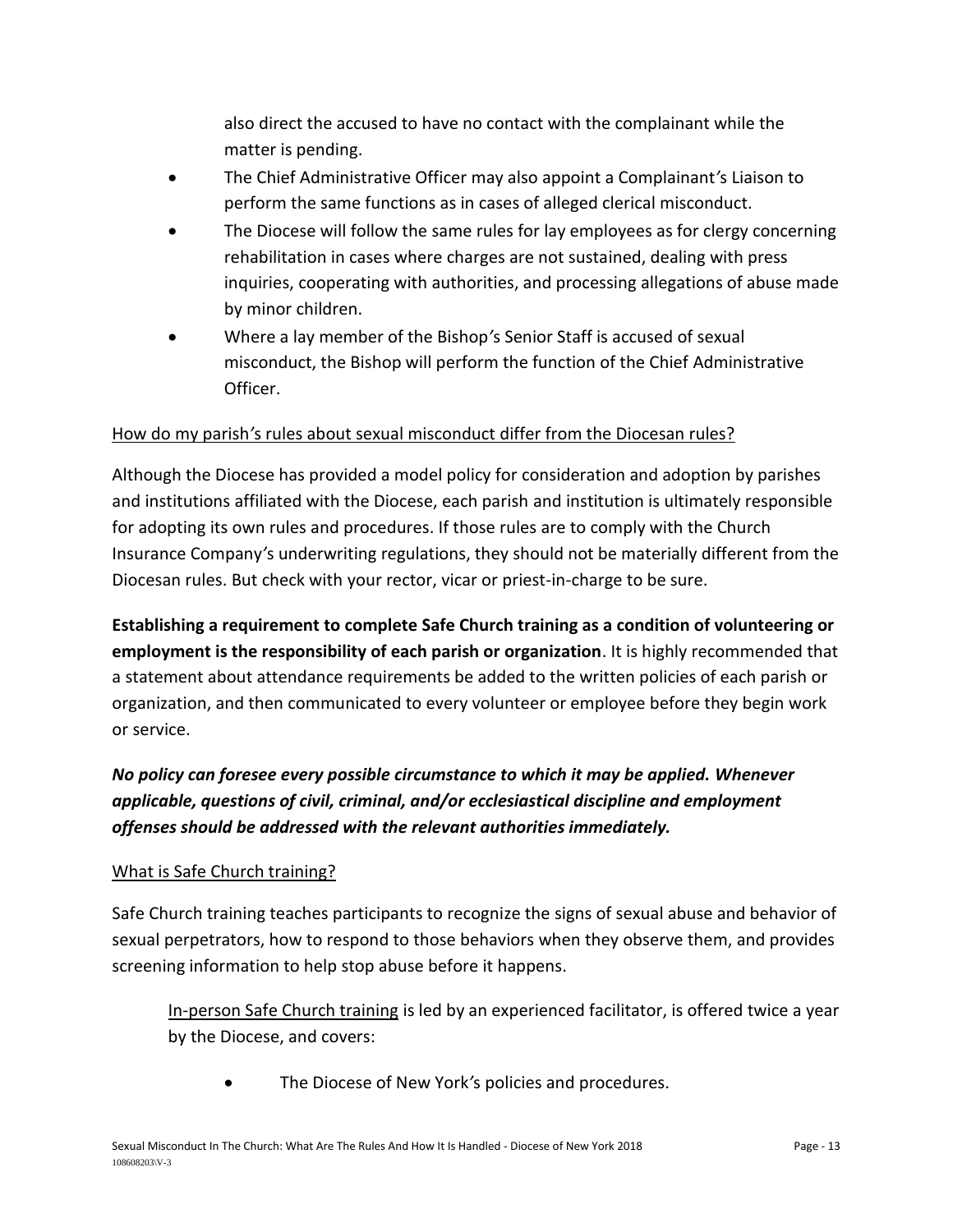- **Safeguarding God***'***s Children**: Awareness & Prevention of Child Sexual Abuse covers: child abuse awareness & prevention, boundary issues, ethical and theological considerations, strategies for prevention in church setting, response and reporting, and the Episcopal Diocese of New York policies and procedures.
- **Safeguarding God***'***s People**: Awareness & Prevention of Adult Sexual Harassment & Exploitation covers: sexual harassment and exploitation awareness & prevention, trust and safety in ministry, power and boundary issues, ethical and theological considerations, strategies for prevention in church setting, response and reporting, and the Episcopal Diocese of New York policies and procedures.

Web-based Safe Church training (Safeguarding Online) is a comprehensive multi-module training program. Specific training options & expectations are available at www.Dioceseny.org under Safe Church training.

# <span id="page-13-0"></span>Who needs to complete Safe Church training?

- **The Bishop** *requires* the following people to complete Safe Church training inperson:
	- All clergy
	- All persons in the ordination process
	- All persons serving in field education assignments
	- All Lay Chaplains

*NOTE in-person training is mandatory the first time. Subsequent trainings can be completed in-person or online*.

- **The Bishop** *requires* all persons seeking a Lay Eucharistic Visitor license to attend Safe Church training in-person or online before licensure.
- **The Bishop** *expects* the following people to complete Safe Church training, either in-person or online:
	- All paid employees
	- Administrative Assist. / Secretary
	- **Sexton**
	- Organist / Choir Director
	- Christian Education Coordinator
	- Camp Director
	- All volunteering on a regular basis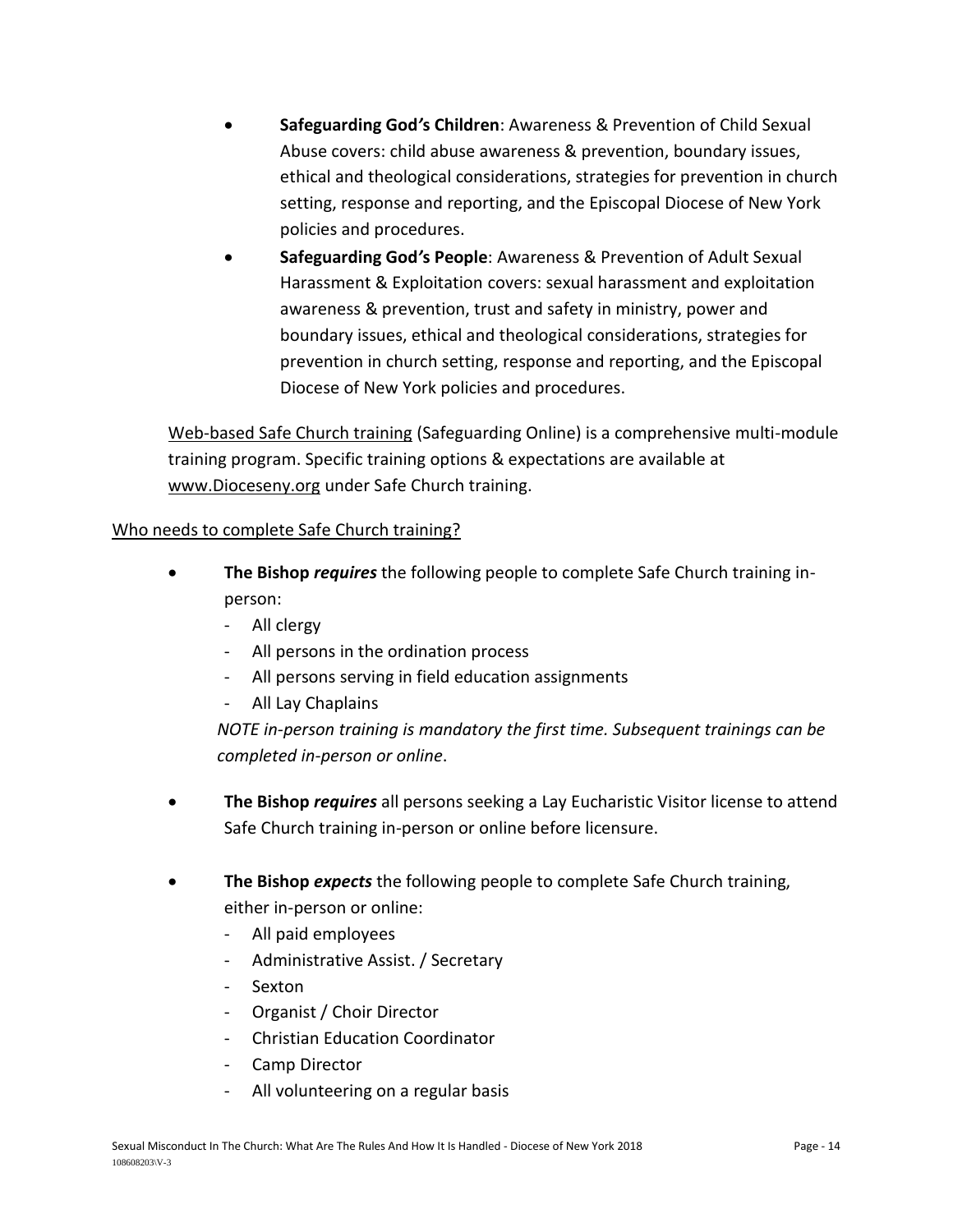- Sunday/Church School Teacher
- Warden
- Vestry Member
- V.B.S. Teachers & Assistants
- Camp Counselor
- Acolyte Leader
- Youth Leader
- Pastoral Visitor
- Licensed Eucharistic Visitor
- Licensed Eucharistic Minister
- Licensed Worship Leader
- Spiritual Director
- Pastoral Counselor
- Lay Chaplain
- Confirmation Sponsor
- Diocesan Standing Committee

#### <span id="page-14-0"></span>How often does Safe Church training need to be completed?

- **The Bishop** *requires* the following people to update their training every five years, either in-person or online:
	- All clergy
	- Lay Eucharistic Visitors
	- Lay Chaplains
- **The Bishop** *expects*: all employees and volunteers (as listed above) to update their training every five years, either in-person or online.

**Establishing a requirement to complete Safe Church training as a condition of volunteering or employment is the responsibility of each parish or organization**. It is highly recommended that a statement about attendance requirements be added to the written policies of each parish or organization, and then communicated to every volunteer or employee before they begin work or service.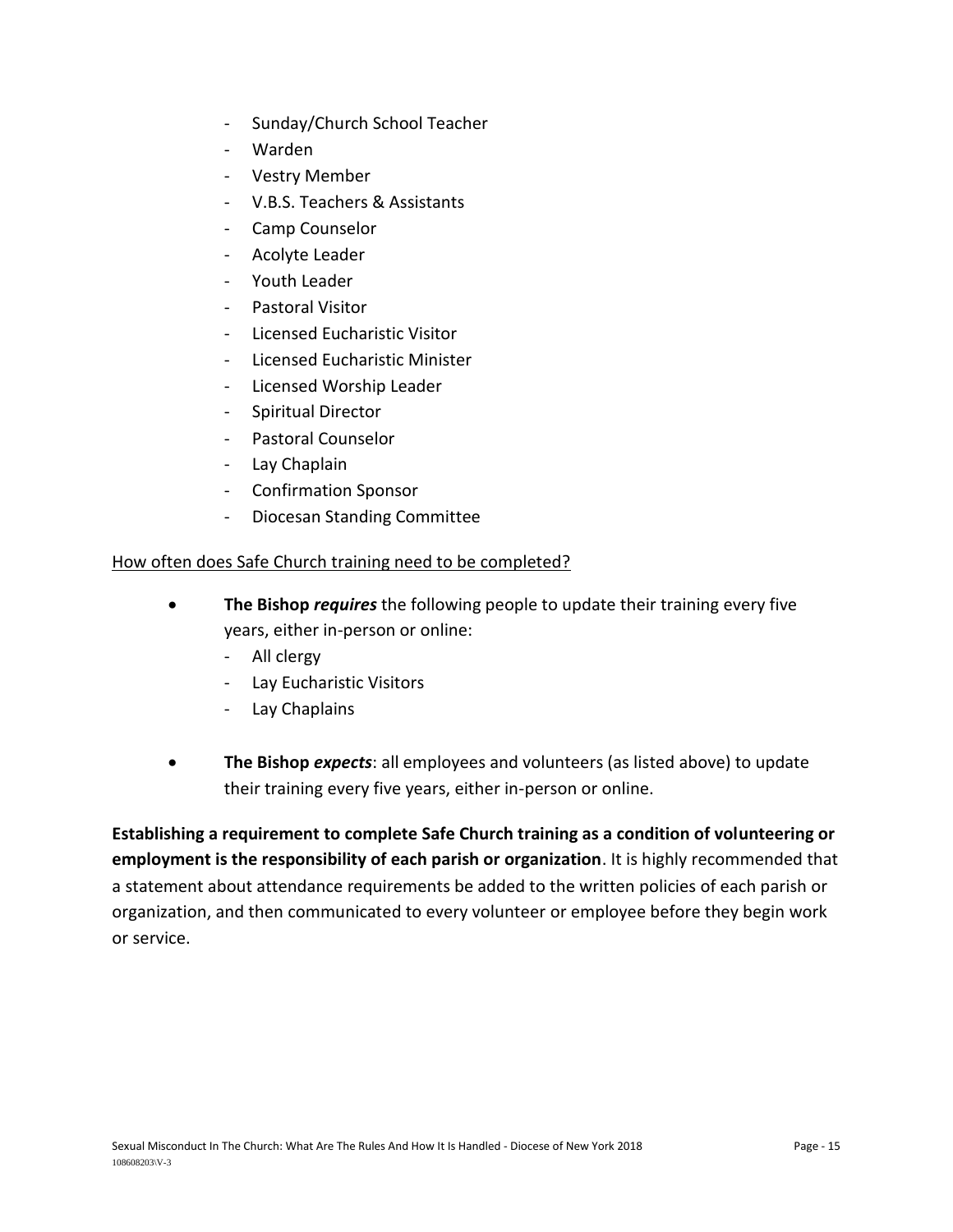# **Model #1**

# **WHAT CONSTITUTES SEXUAL MISCONDUCT BY EMPLOYEES OF OR VOLUNTEERS FOR**

# *[Parish/institution]*

- 1. A lay person who is employed by or who volunteers for *[parish/institution]* is guilty of sexual misconduct:
	- (a) when, in the context of his/her employment or volunteer activity, he/she engages in sexual behavior or sexually suggestive behavior, or asks or otherwise attempts to engage in such behavior, with
		- (1) Any person who is under the age of 17, or who is otherwise legally incapable of giving informed consent as provided in § 130.05 of the Penal Law of the State of New York;
		- (2) Any person as to whom engaging in or attempting to engage in such behavior would constitute a violation of the professional ethics of the employee or volunteer; or
	- (b) when he/she commits acts of sexual harassment in the work place, in violation of the policy against sexual harassment adopted by *[parish/institution].*
- 2. The term *"*lay person who is employed by or volunteers for the *[parish/institution]"* as used in this rule means any lay person:
	- (a) who receives a salary for full-time or part-time work from the *[parish/institution]*;
	- (b) who is engaged as a consultant or other independent contractor in connection with any program sponsored by *[parish/institution]*;
	- (c) who volunteers his/her time to assist with any program sponsored by *[parish/institution]*.
- 3. The term *"*sexual behavior*"* as used in this rule means any form of physical or voyeuristic behavior that is intended to provide sexual gratification to any party involved in that behavior, including but not limited to *"*sexual abuse*"* and *"*sexual misconduct*"* as those terms may be used by The Church Insurance Company in any underwriting definition of *"*sexual misconduct*"* hereafter adopted.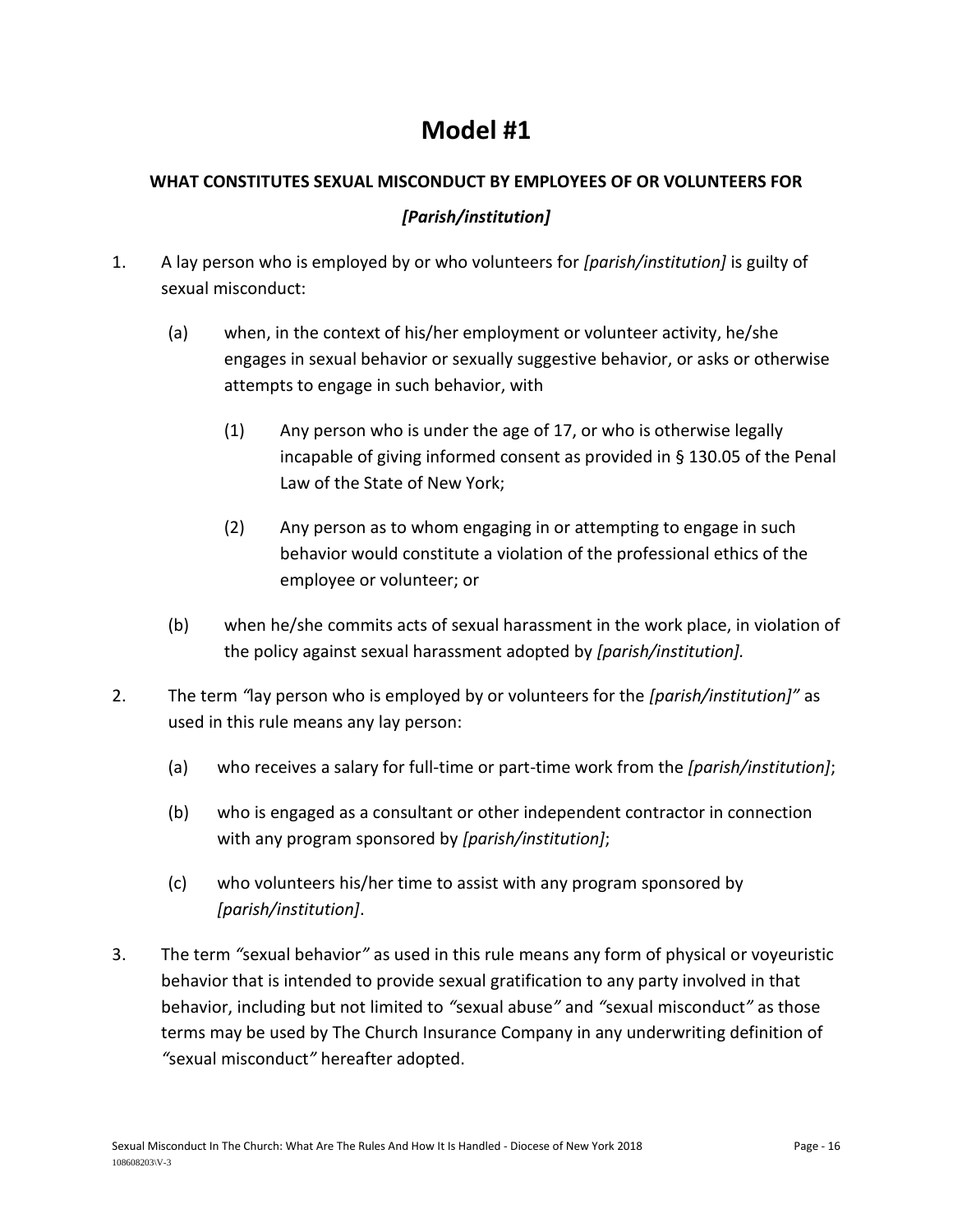- 4. The term *"*sexually suggestive behavior*"* as used in this rule means any form of verbal or visually graphic behavior that, to a reasonable person, suggests sexual matters.
- 5. An employee of or volunteer for *[parish/institution]* commits a violation of his/her professional ethics within the meaning of this rule if he/she engages in sexual behavior or sexually suggestive behavior, or asks or otherwise attempts to engage in such behavior, with:
	- (a) any person with whom the employee or volunteer is in a counseling relationship, which includes:
		- (1) any person to whom the employee or volunteer is giving any form of pastoral care, including counseling, spiritual direction or spiritual guidance; and
		- (2) any person from whom the employee or volunteer, acting in his/her capacity as a Diocesan employee or volunteer, has received confidential or privileged information;
	- (b) any member of the family of a person to whom the employee or volunteer is giving any form of pastoral care, including counseling or spiritual direction or spiritual guidance;
	- (c) any former counselee or directee, or any member of the family of a former counselee or directee, if sexual behavior between the employee or volunteer and the former client or family member would compromise the integrity of counseling or direction and/or constitute the use of the counseling relationship for the member of the clergy*'*s personal gain;
	- (d) if, in the context of his/her employment or volunteer activity, the employee or volunteer serves as a teacher or administrator of a church-affiliated educational institution, any student who is currently being taught by or is under the administrative purview of the employee or volunteer;
	- (e) if, in the context of his/her employment or volunteer activity, the employee or volunteer serves as an administrative or residential supervisor of a churchaffiliated residential center, any person who lives, whether temporarily or permanently, in that shelter.
- 6. *[parish/institution]* strictly prohibits any interaction with children or youth by anyone with a civil or criminal record of child sexual abuse or who has admitted prior sexual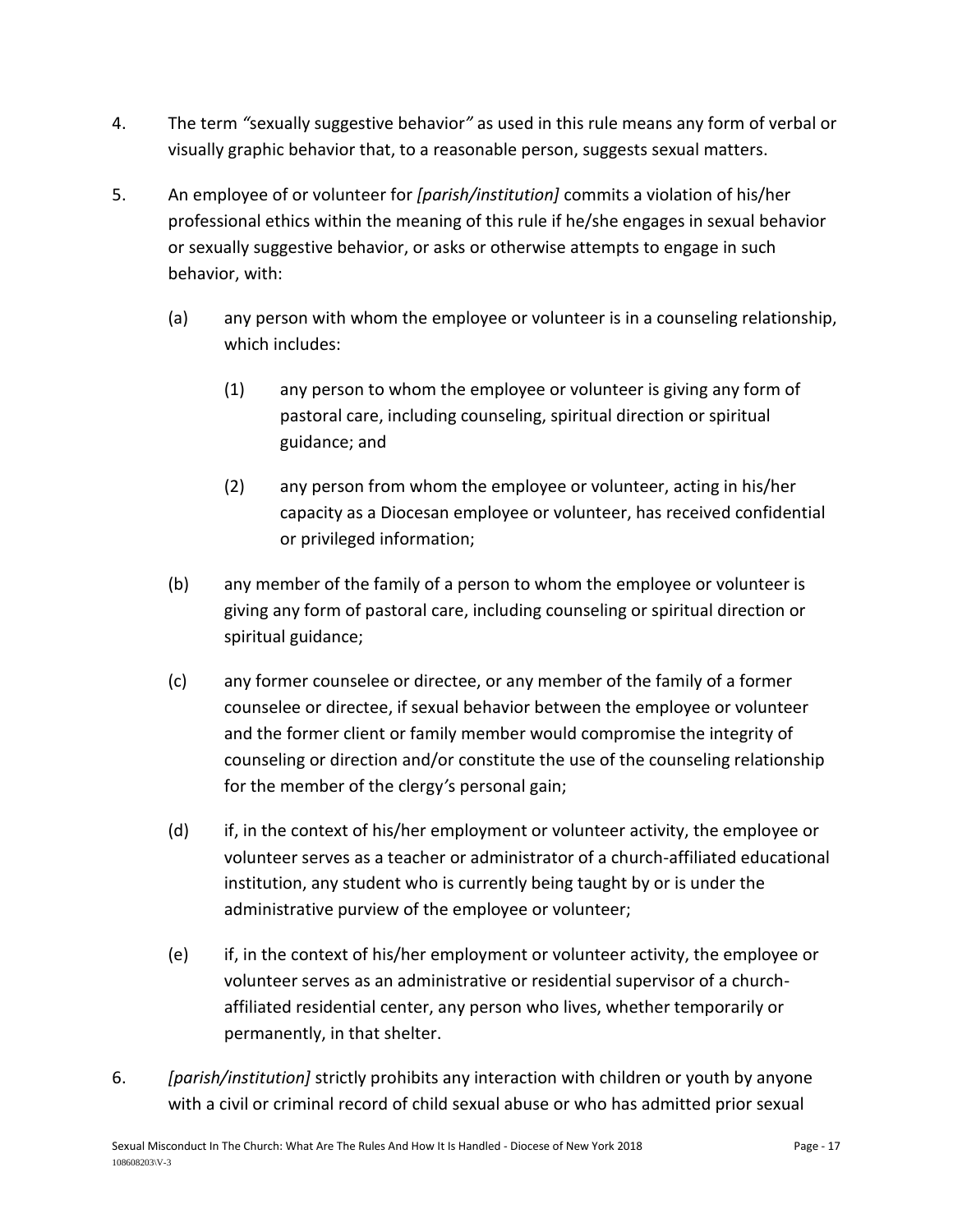abuse or anyone known to have a paraphilic diagnosis (e.g., pedophilia, exhibitionism, voyeurism) as defined by the American Psychiatric Association.

7. A member of the clergy or a postulant or aspirant for orders who is employed by or who volunteers for *[parish/institution]* shall abide by the Diocesan rules concerning sexual misconduct by clergy.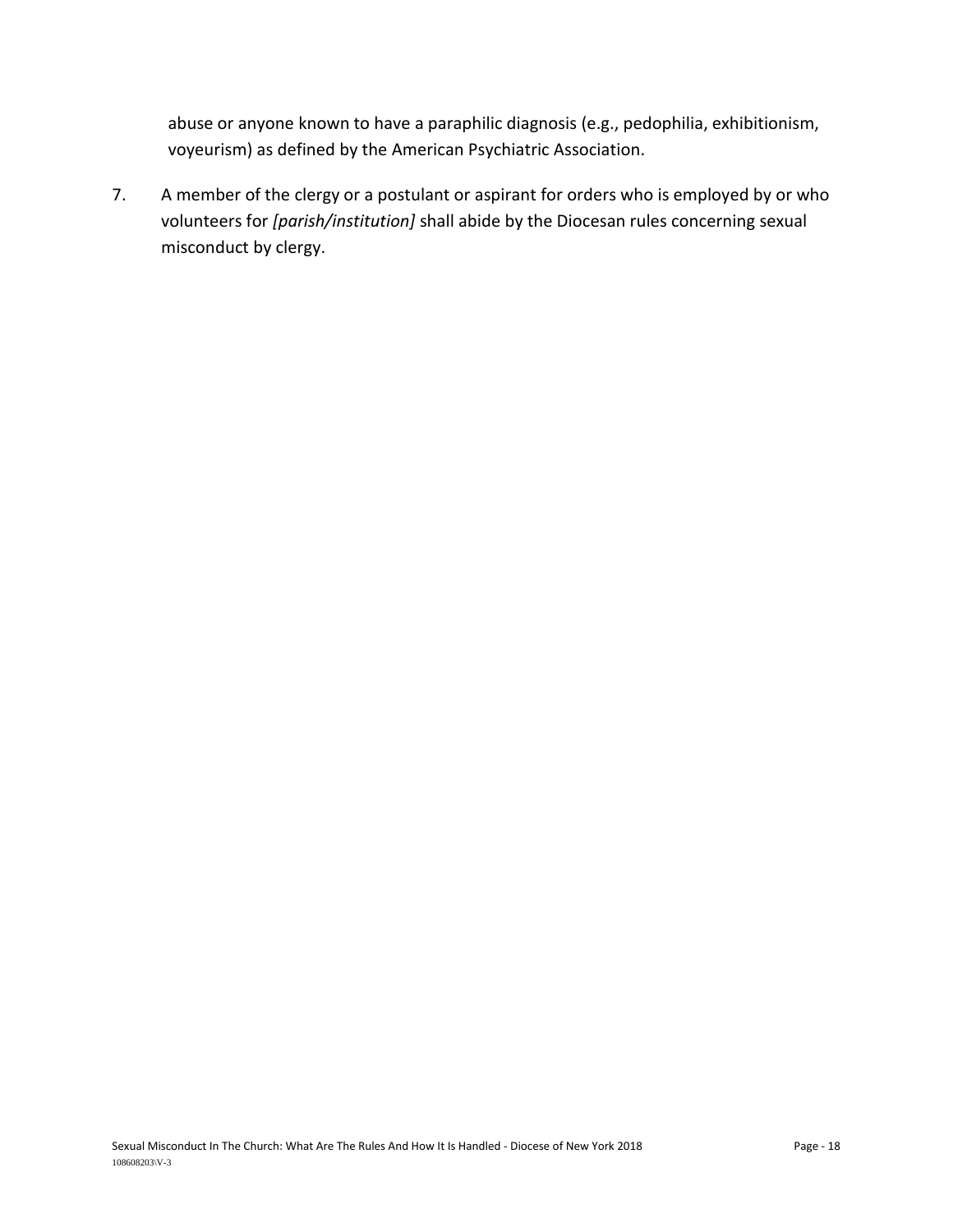# **Model #2**

## **PROCEDURE IF A PARISH EMPLOYEE OR VOLUNTEER IS ACCUSED OF SEXUAL MISCONDUCT**

## *[parish/institution]*

- A. Reporting Allegations of Sexual Misconduct:
- 1. Anyone who wishes to report an allegation of sexual misconduct by a lay or clerical employee of or volunteer for *[parish/institution]* may direct his/her report to any of the following persons (unless that person is the alleged offender):
	- (a) the (rector/vicar/priest-in-charge),
	- (b) one of the Wardens,
	- (c) a member of the Vestry, or
	- (d) any other person who supervises the work of the alleged offender.
- B. Procedures for Dealing with Allegations of Sexual Misconduct by Clergy
- 1. If the allegation reported involves sexual misconduct by a member of the clergy (bishop, priest or deacon) who is an employee of or volunteer for the parish, the person who receives the report should inform a representative of the Episcopal Diocese of New York as designated in the Diocesan Procedures for Handling Allegations of Clerical Sexual Misconduct (*"*Diocesan Procedures*"*). If the alleged offender is someone other than the [rector/vicar/priest-in-charge], the matter may also be reported to the [rector/vicar/priest-in-charge]; if the alleged offender is the [rector/vicar/priest-incharge], the matter may also be reported to the Wardens. In either event, the Diocese will investigate the allegation in conformity with the Diocesan Procedure. The parish should await word from the Diocese before undertaking any investigative or disciplinary action of its own.
- 2. If the Bishop determines that there is probable cause to order a canonical investigation into an allegation of clerical sexual misconduct, and if the accused cleric is a cleric other than the [rector/vicar/priest-in-charge], then the [rector/vicar/priest-in-charge], after consultation with the Bishop, may suspend or restrict the accused cleric from the performance of some or all ministerial duties within the parish during the pendency of the canonical proceedings contemplated by the Diocesan Procedures and shall suspend the accused cleric from all duties having any connection with youth if the allegation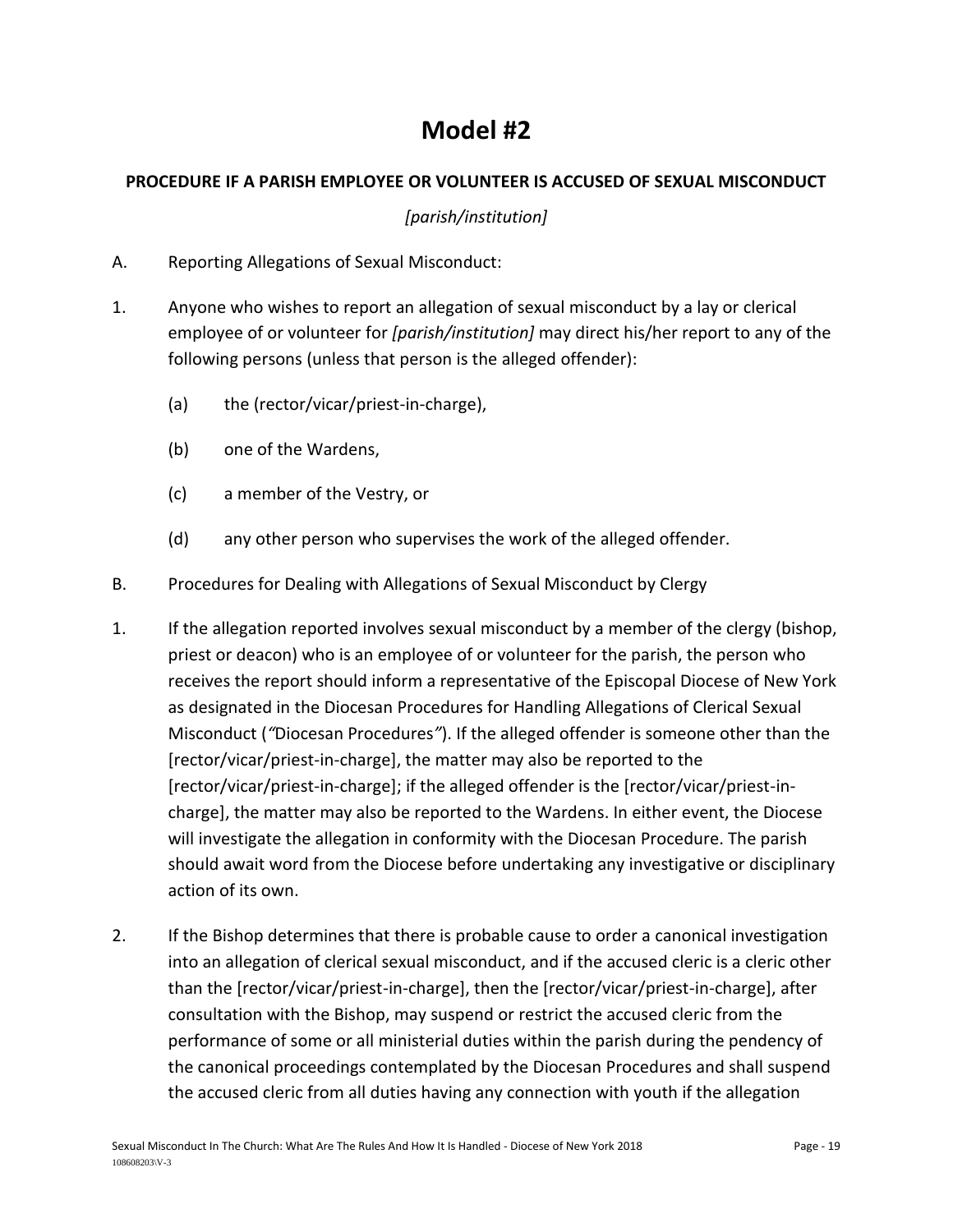against the cleric involves sexual abuse of a minor. The [rector/vicar/priest-in-charge] may also direct the accused cleric to have no contact with the complainant until the matter is resolved. If the accused is the [rector/vicar/priest-in-charge], the Wardens and Vestry, after consultation with a representative of the Diocese, may suspend or restrict that cleric*'*s continuing performance of ministerial duties within the parish during the pendency of canonical proceedings, but only to the extent that such restriction is canonically and contractually permissible.

- 3. If a member of the clergy is found guilty of or confesses to sexual misconduct, then in addition to any ecclesiastical penalties imposed by the Bishop, the appropriate parish authorities may take any disciplinary action against the offender that is canonically and contractually permissible. If the offender is a cleric other than the [rector/ vicar/priestin-charge], then the [rector/vicar/priest-in-charge], may admonish, censure, suspend or terminate the offender and may require education, counseling, and/or restitution by the offender as a condition of reemployment. If the offender is the [rector/vicar/priest-incharge], then the Wardens and Vestry may take any disciplinary action against the offender that is not barred by canon or by the terms of the offender*'*s contract with the parish and/or the Diocese.
- 4. It is the policy of this parish to cooperate fully with all aspects of the Diocesan Procedures, including procedures for confidentiality of investigations and for disclosure to the parish and healing within the parish.
- 5. All press inquiries regarding any allegation of clerical sexual misconduct that are directed to any representative of the parish (clergy, lay staff, Wardens, Vestry, volunteers) shall be referred to the press officer handling the matter on behalf of the Diocese of New York.
- C. Procedures for Dealing with Allegations of Sexual Misconduct by Lay Employees and Volunteers
- 1. All allegations of sexual misconduct by a lay employee or volunteer, by whomever received, must be reported to the [rector/vicar/priest-in-charge].
- 2. Within 72 hours after learning of an allegation of sexual misconduct by a lay parish employee or volunteer, an investigative team consisting of one Warden or Vestry Member and the [rector/vicar/priest-in-charge] shall begin an investigation into the charges. In conducting the investigation, the investigative team should interview the complainant, the accused, the person who directs or supervises the accused*'*s activities, the person who directs or supervises the complainant (if the complainant is an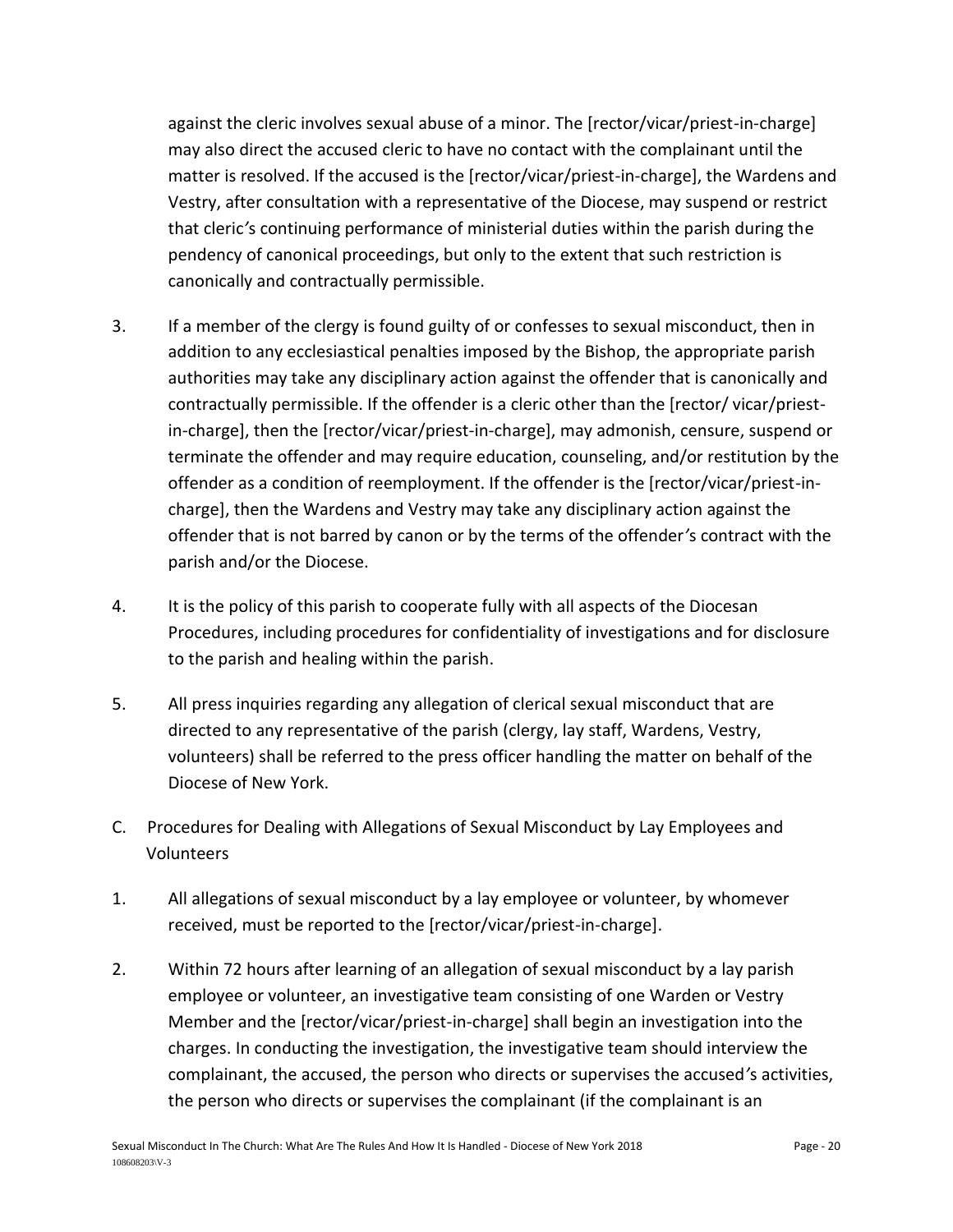employee or volunteer) and any witnesses who have information relevant to determining the truth of the allegation. Whenever possible, the investigative team should meet with witnesses and obtain written statements from them.

- 3. At the conclusion of the investigation, the investigative team shall prepare a written report summarizing its findings.
- 4. The [rector/vicar/priest-in-charge] shall be the final arbiter of whether or not the allegation is supported by the evidence. If the [rector/vicar/priest-in-charge] determines that the allegation is supported by the evidence, he/she shall take disciplinary action against the accused that is proportional to the offense. For employees, discipline may include reprimand, demotion or refusal to give a promotion, counseling or training, suspension (with or without conditions) or dismissal. For volunteers, discipline is limited to reprimand or termination from participation in all or certain specified parish sponsored activities. If appropriate, satisfactory completion of counseling and/or training and restitution to the accused may be imposed as a disciplinary sanction precedent to re-employment or renewed participation in parish-sponsored activities.
- 5. A written notation of the [rector*'*s/vicar*'*s/priest-in-charge*'*s] determination and any discipline imposed shall be made in a confidential investigative file (see procedure #18) and in the accused*'*s personnel file, if any. It shall also be sent to any supervisory personnel who need to be informed of the matter*'*s outcome.
- 6. There shall be no appeal from the decision of the [rector/vicar/priest-in-charge].
- 7. At any time during the investigation, the [rector/vicar/priest-in-charge] may direct that the accused by placed on administrative leave (with pay, in the case of an employee) or be suspended from participating in some or all parish sponsored activities pending the conclusion of the investigation and the determination of the matter. The [rector/vicar/priest-in-charge] may also direct the accused to have no contact with the complainant until the matter is resolved.
- 8. The [rector/vicar/priest-in-charge] may appoint a Complainant*'*s Liaison to assist the complainant during the investigation. The Complainant*'*s Liaison shall serve as the intermediary between the parish and the complainant, as a resource person and as a source of information for the complainant. He/she may assist the complainant in making a formal complaint and help the complainant during the investigation if the complainant so desires. The Complainant*'*s Liaison should also be alert to the pastoral needs of the complainant and should inform the parish if provision needs to be made for the pastoral care of the complainant.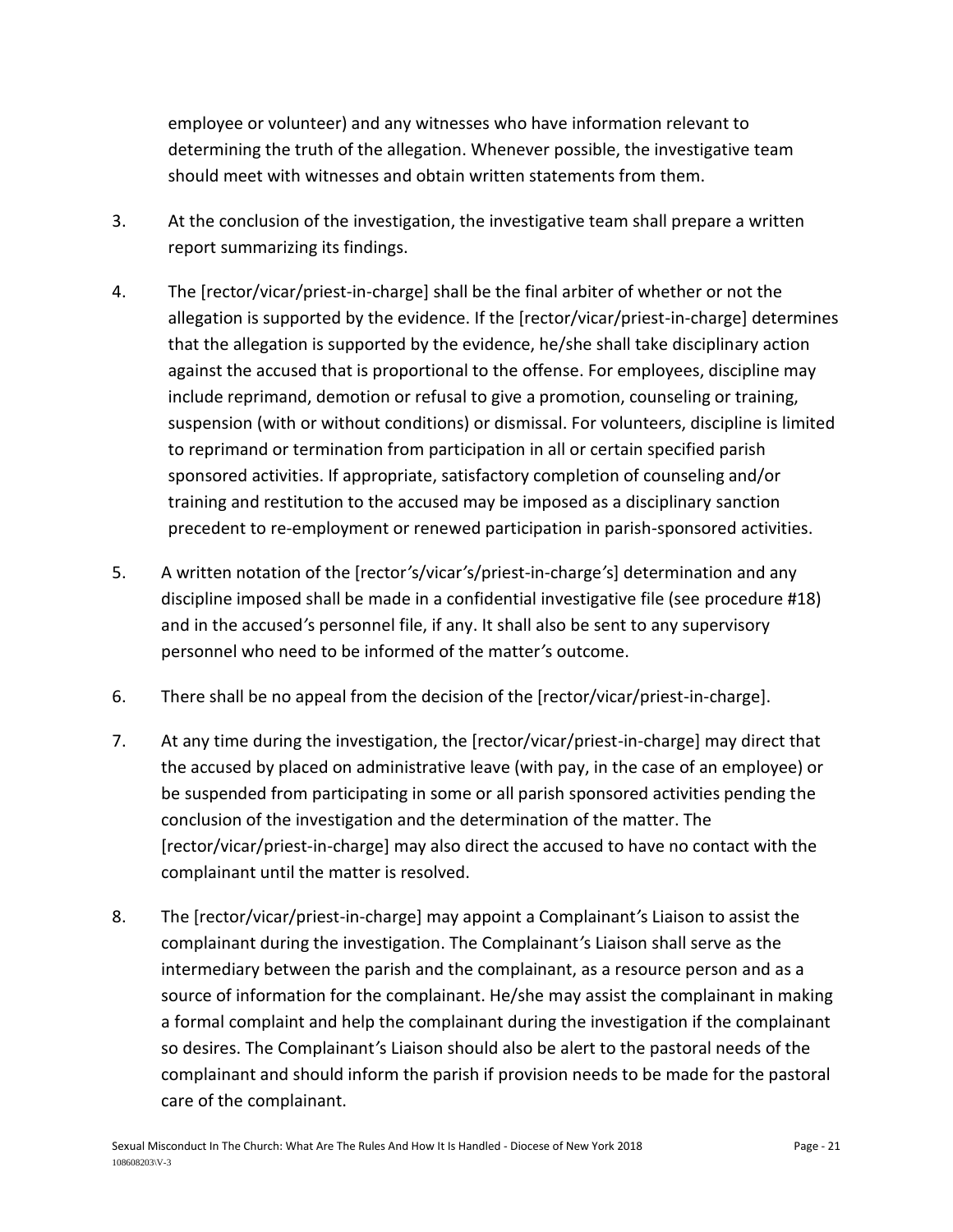- 9. Where the complainant is a minor (less than 17 years old) at the time the allegation is made, and where the conduct alleged, if proved, would constitute child abuse or a violation of the Penal Law of the State of New York, the [rector/vicar/priest-in-charge] shall advise the complainant*'*s parent(s) or legal guardian(s) that the parish will report the matter to child abuse authorities (Child Welfare Agency in New York City; Department of Social Services elsewhere) for investigation if the parent, guardian or some other person has not already done so. If such a report is made, the parish shall defer any independent investigation of the complaint and any final disciplinary action on the complaint until the conclusion of any investigation by the child abuse authorities. However, as soon as the report is received, the [rector/vicar/priest-in-charge] shall suspend the accused from participating in parish-sponsored youth activities, and may suspend the accused from employment or participation in other parish activities. If allegations of sexual abuse of a minor are sustained, then the accused shall be terminated immediately and may not be reinstated under any circumstances.
- 10. If the allegations are sustained by the [rector/vicar/priest-in-charge] after inquiry, the (rector/ vicar/priest-in-charge], in consultation with the Wardens, shall decide what if any, notification about the matter should be given to the accused*'*s co-workers, to participants in any parish-sponsored program or community program that is affected by the disciplinary action taken against the accused, or to the parish generally. The propriety and content of any such notification shall take into account the nature and severity of the offense, the need for truth and openness about sexual misconduct in the Church, the pastoral and employment needs of the accused*'*s co-workers and/or other participants in the affected program, the potential for liability to the parish if notification is not given, and the possibility of rehabilitating the accused.
- 11. (a) In the event of press inquiry during an investigation into sexual misconduct by a lay employee or volunteer, the parish may confirm that an accusation has been made and indicate that a formal inquiry is in progress. If the employee or volunteer has been suspended, that fact shall be stated, but with the caveat that such suspension should not be interpreted as an admission that the accused is guilty of the offense alleged.

(b) After the matter is determined, the parish may, in its discretion, issue a press release explaining what took place, announcing the results of the investigation and determination, and explaining the disciplinary action taken, if any.

(c) A single spokesperson shall be appointed to handle all dealings with the press, with sensitivity to the interests of all parties involved, including the complainant, the accused and the accused*'*s family/loved ones.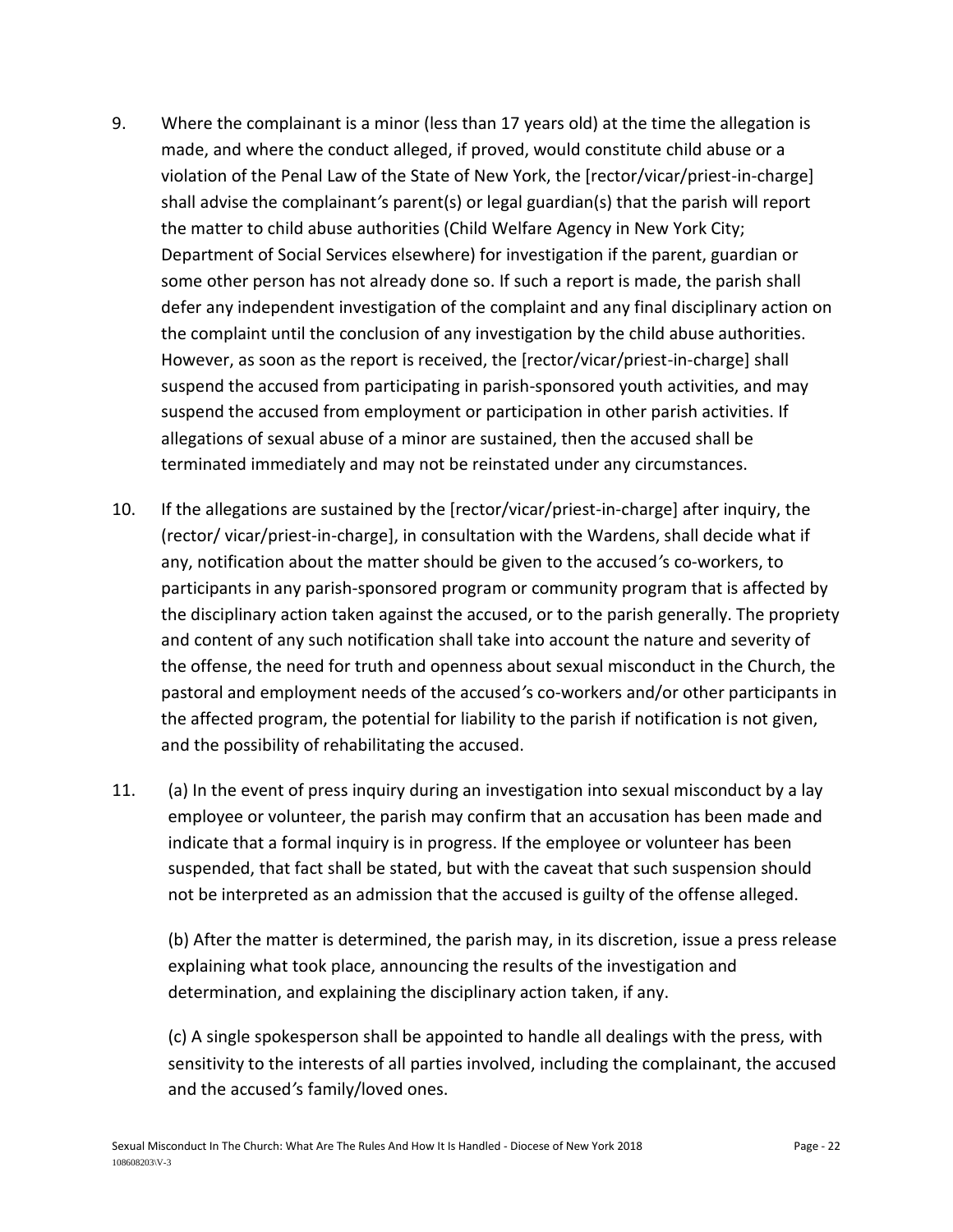- D. Procedures Applicable to All Allegations
- 1. Notes, statements, briefs and reports created during an investigation shall be maintained in a confidential investigative file kept by the [rector/vicar/priest-in-charge]. and disclosure of information in this file shall only be made on a need-to-know basis consistent with these procedures. However, no person involved in the process, especially the complainant and the accused, should be given unrealistic expectations of confidentiality that would impede the ability of the parish to conduct a thorough investigation into the charges, to deal pastorally with any victims or other parties affected by the accused*'*s behavior, or to cooperate with authorities.
- 2. (a) The parish shall cooperate with any criminal investigation that may be commenced into allegations of sexual misconduct by a parish employee or volunteer.
	- (b) The parish shall respond fully to any lawful subpoena issued by any party to any civil or administrative action or investigation involving allegations of sexual misconduct by a parish employee or volunteer.
	- (c) No representative of the parish shall impede or discourage a complainant from reporting an allegation of sexual misconduct by a parish employee or volunteer to appropriate authorities or from filing any civil action for damages on account of such misconduct.
- 3. As soon as possible after an investigation is concluded, the Wardens shall notify the parish*'*s insurer of the allegation and shall thereafter keep the insurer apprised of the matter*'*s progress. In case of any allegation of clerical sexual misconduct, the parish shall notify its insurer when instructed to do so by the Chancellor or Vice Chancellor.
- 4. (Name of parish/or institution) strictly prohibits any person, whether clergy, lay employee or volunteer, who has ever sexually abused a minor or who has been diagnosed as a paraphilic from interacting with children or youth. Therefore, if at any time a parish employee or volunteer is found to have sexually abused a minor in the past, or is known to be a paraphilic, the [rector/vicar/priest-in-charge/wardens] shall take all necessary steps to ensure that the parish employee or volunteer has no contact with children or youth.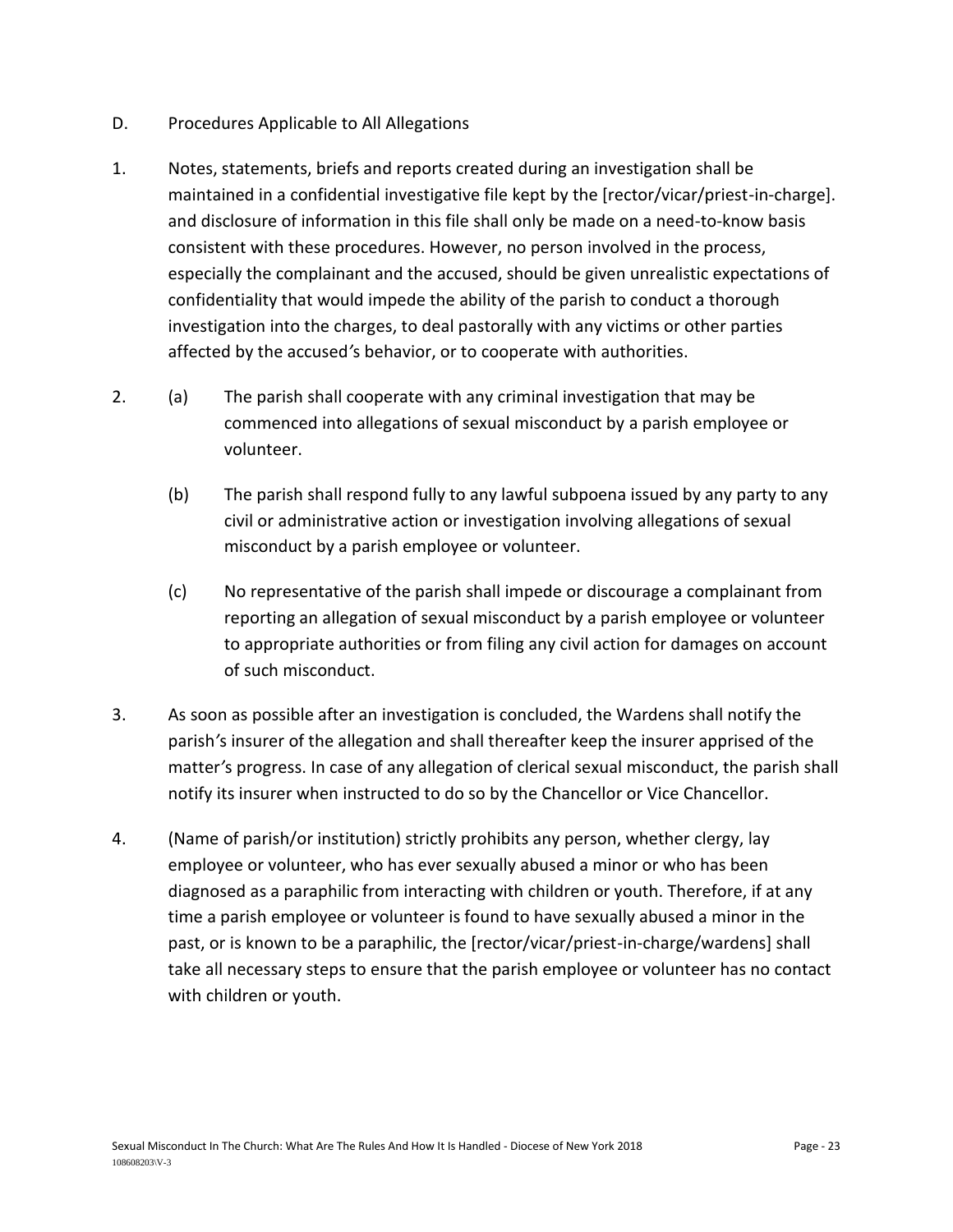# **Model #3**

# **STATEMENT ON SEXUAL HARASSMENT IN THE WORKPLACE**

(For Parishes and Institutions Affiliated with The Episcopal Diocese of New York)

This statement sets forth the policy of *[parish/institution]* on sexual harassment in the workplace by members of the clergy and by employees, volunteers, consultants and other independent contractors who work for *[parish/institution]*.

*[parish/institution]* condemns sexual harassment in the workplace.

Sexual harassment occurs when:

- 1) a person is required (either explicitly or by implication) to submit to offensive sexually-oriented conduct as a condition of (a) getting a job, a raise or bonus, a promotion or a good assignment, or (b) avoiding demotion, undesirable assignments or termination;
- 2) sexually-oriented conduct unreasonably interferes with an individual*'*s work performance or creates a hostile or offensive working environment.

"Harassment" is abuse or coercive conduct related to the workplace, and may involve both supervisor-subordinate relationships and co-working relationships. This includes actions which create a "hostile workplace" for the person who is being harassed. A hostile workplace is created where sever or repeated conduct on the part of an aggressor makes it difficult or unsafe for the victim to be at work.

Offensive sexually-oriented conduct is conduct that has some sexual content, that is unwelcome, and that is personally offensive to the person to whom it is directed. Some examples of such conduct include:

- 1) recurring verbal remarks of a sexual nature, including those made as a part of any purported humorous conduct (such as off-color jokes, epithets, innuendos, comments, slurs or inappropriate questions, or about appearance or physical characteristics, marital status, gender characteristics, gender or sexual orientation or sexual preference), whether directed to a specific person or made generally);
- 2) persistent sexual flirtations, propositions or requests for sexual favors;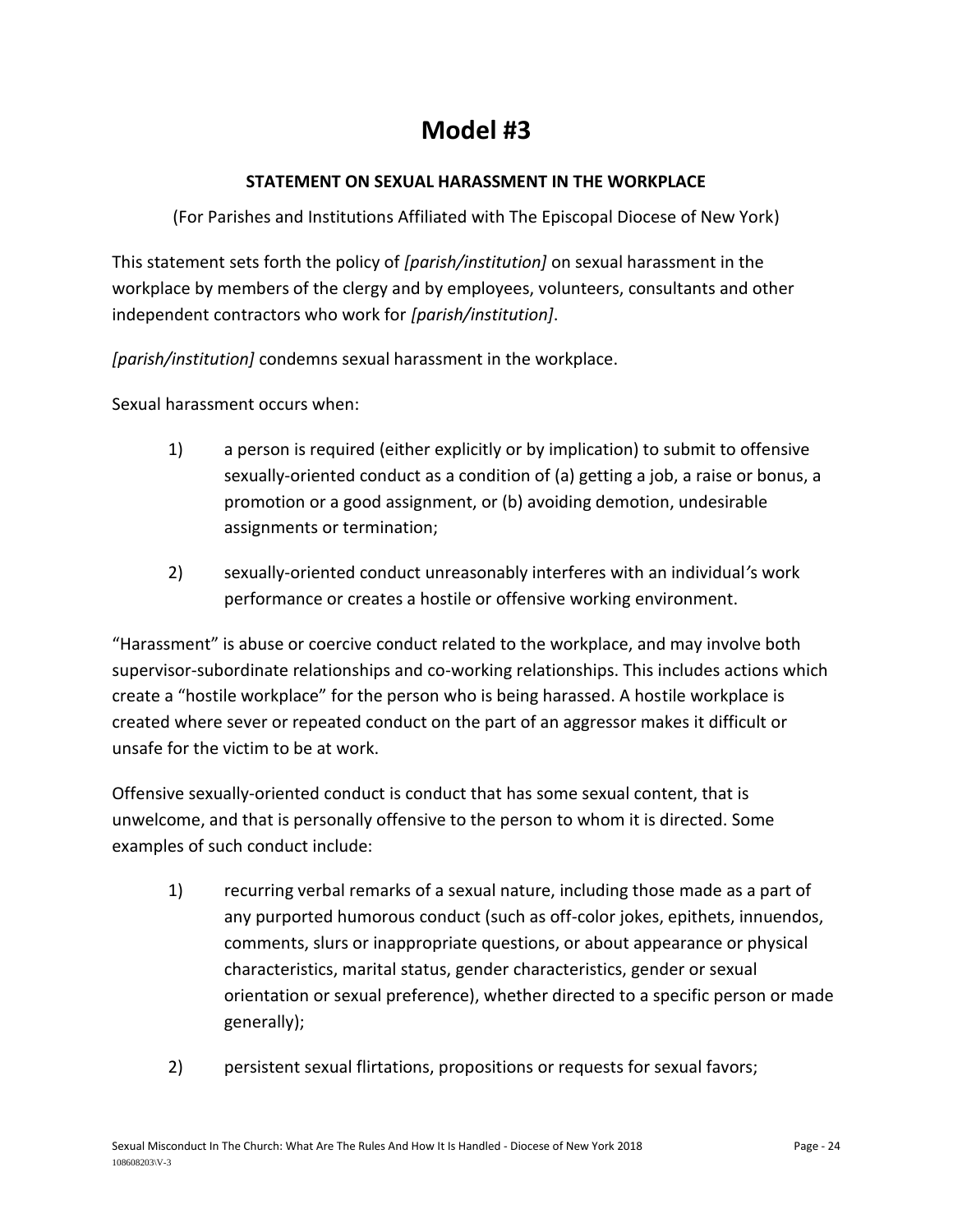- 3) unwanted physical touching of any kind;
- 4) open displays or unsolicited showings of nude or sexually explicit photographs;
- 5) unwelcome requests for social engagements; or
- 6) non-sexual forms of harassment that are directed only toward members of one sex (for example, always being rude or belittling to women but never to men, or vice versa).

Sexual harassment is a gender-based form of harassment which includes unwelcome sexual advances, requests for sexual favors, or any other visual, verbal, or physical conduct of a sexual nature when (1) submission to the conduct is made either an explicit or implicit condition of employment, (2) submission to or rejection of the conduct is used as the basis for an employment decision, or (3) conduct occurs that is unwelcome, interferes with an employee's work performance and/or creates an intimidating, hostile, or offensive work environment.

Such conduct need not take place on workplace premises to constitute sexual harassment.

Offensive sexually-oriented conduct can be directed to either men or women, and may be heterosexual or homosexual. A supervisor or high-ranking employee may be guilty of sexually harassing a subordinate, but so can a person*'*s co-workers if, by their behavior, they create an environment in which the employee or volunteer is uncomfortable and has difficulty functioning.

Sexually-oriented conduct that is not unwelcome or offensive to the person who is subjected to it is not sexual harassment. However, the fact that co-workers once had some sort of consensual relationship does not and will not excuse harassing conduct that occurs after the relationship ends. Also, it is no defense to a charge of sexual harassment to say that the complaining party did not report it. Often, sexually-oriented conduct is unwelcome to a coworker, but that person feels intimidated about complaining, or fears retaliation, so he or she puts up with offensive behavior. Such *"*consent*"* is not really consent at all. (Parish/institution) believes that sexual harassment is inherently exploitative, undermines the integrity of the working relationship, debilitates morale and interferes with work effectiveness. No one, male or female, should be subject to unsolicited and unwelcome sexual overtures or conduct in the workplace, either verbal or physical.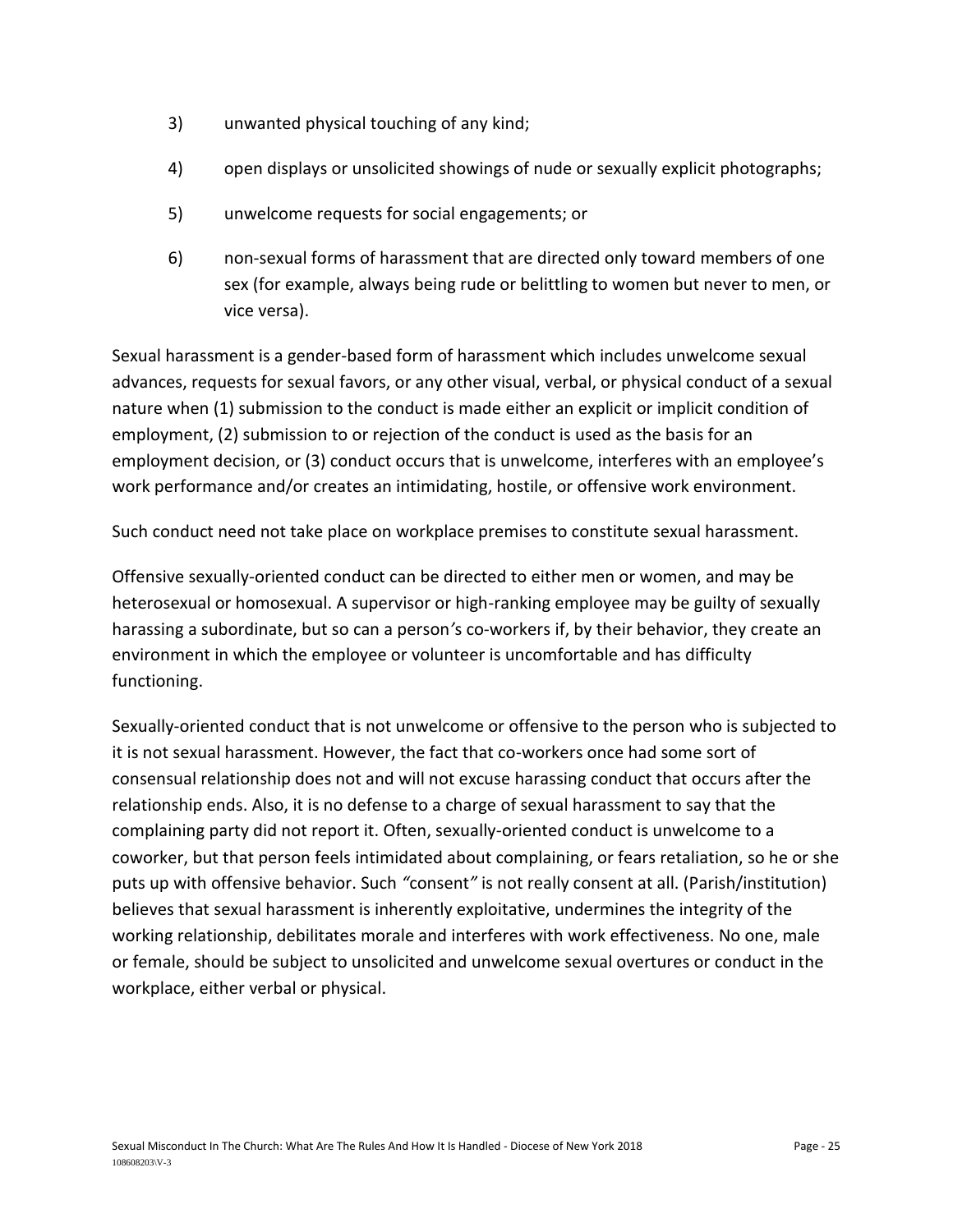# **Model #4**

## **POLICY AGAINST SEXUAL HARASSMENT**

# *[parish/institution]*

Anyone, clergy or lay person, who is employed by, volunteers for, or works as a consultant or other independent contractor for, *[parish/institution]*, and who sexually harasses another employee, a volunteer or a postulant or aspirant who is being mentored by a member of the clergy, does so in violation of the policy of *[parish/institution]* and is subject to discipline proportional to his or her offense.

#### Procedures for Dealing with Allegations of Sexual Harassment

If anyone believes that an employee or volunteer at [parish/institution] is guilty of sexual harassment, we urge that person to bring the problem to the attention of someone who can help. An employee or volunteer should report such a problem to his or her supervisor, to [the Rector/Priest-in-Charge], or to a Warden or Vestry member. Persons who wish to complain about sexual harassment by a member of the clergy with whom they work may also report the problem to the Episcopal Diocese of New York by calling the Bishop*'*s office (212-316-7413).

Whenever a possible incident of sexual harassment is brought to the attention of the *[parish/institution]* regardless of how that occurs, the *[parish/institution]* will investigate what happened and take appropriate action to remedy the situation if it is warranted. The *[parish/institution]* will conduct any such investigation promptly. Complaints will be handled on a *"*need to know*"* basis; to the extent possible, only those persons conducting the inquiry will know the identities of the charging party and the accused. However, once a senior representative of the *[parish/institution]* learns of a possible incident of sexual harassment involving a member of the clergy or an employee or volunteer worker, we must investigate the report; we cannot honor a Complainant*'*s request that we do nothing.

If the investigation reveals that the complaint is true, the guilty party will be disciplined. Punishment for a lay employee or volunteer may range from a reprimand to mandatory counseling or sensitivity training to demotion or delay in promotion to dismissal in appropriate cases. All clergy who commit sexual harassment are liable to ecclesiastical discipline in accordance with canon law and the Diocesan policy against sexual misconduct by clergy.

No person who reports incidents of sexual harassment in the workplace will be subject to any sort of retaliation by the person accused or by anyone else. **Any retaliation against a complaining party by anyone will be grounds for immediate dismissal (if the retaliator is a**